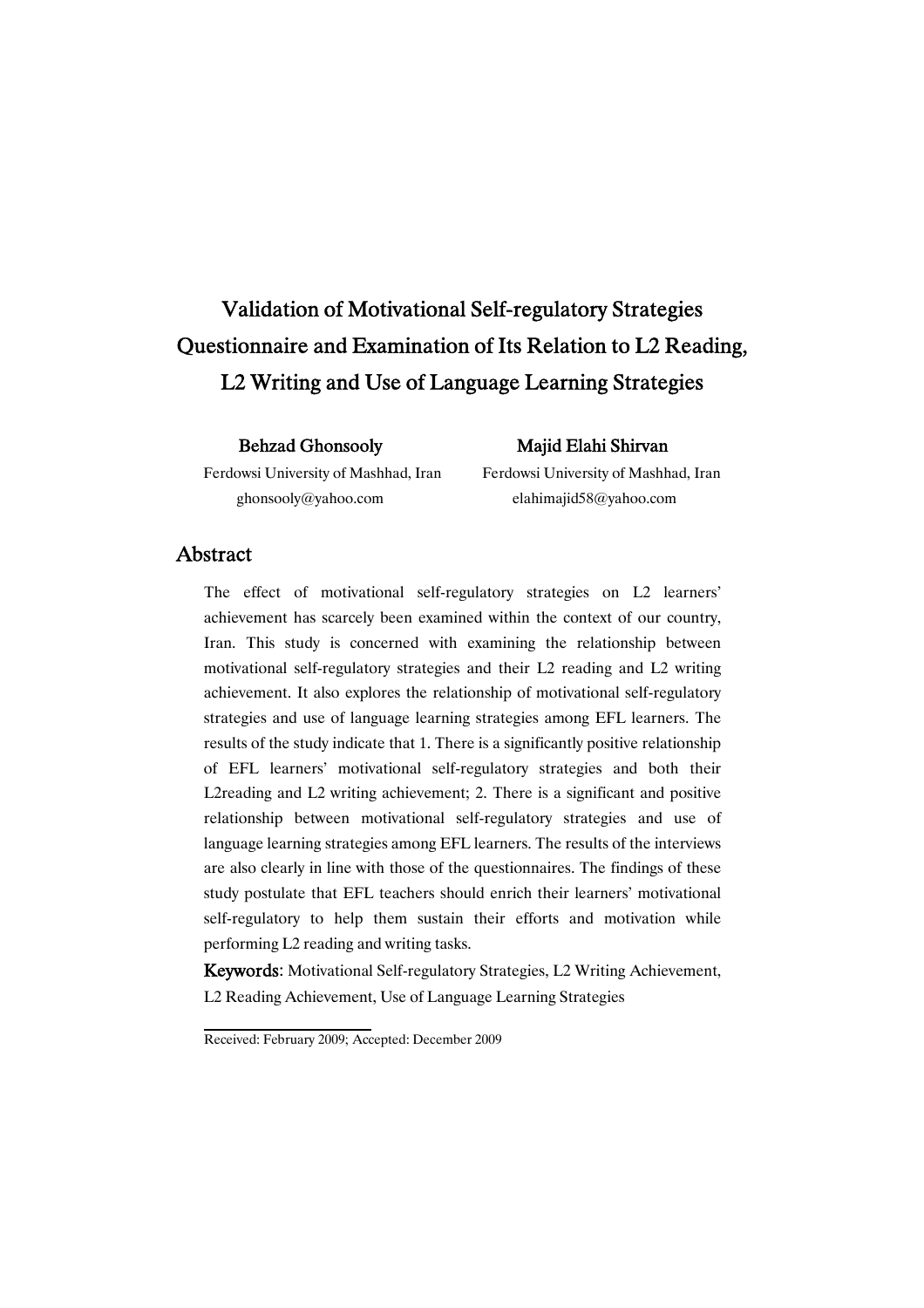# 1. Introduction

Motivation is said to be the only factor affecting individual differences which has received the highest attention by L2 researchers (Dornyei, 2005).

Earlier studies in the 1970s and 1980s focused on Gardner and Lamberts' (1972) social psychological concept of integrative motivation.

Then, in the 1990s cognitive-situated approaches to motivation replaced the previous social views. Recently, the dynamic nature of motivation has invited the attention of researchers (Dornyei, 2001). One construct found to be at the heart of the dynamic view to motivation is motivational self-regulation.

### 1.1. Motivational Self-regulatory Strategies

Self-regulation has become one of the most important concepts of scientific psychology in the  $21<sup>st</sup>$  century (Zeindner et al., 2000). Self-regulation refers to the individuals' abilities to monitor their own learning and make proper changes in the strategies they use (Ellis, 2008). In other words, Self-regulated learners have been described as those with adaptable motivational attitudes and beliefs. Individuals who self-regulate their motivation keep themselves involved in academic tasks (Pintrich, 1999).

The concept of motivational self-regulation emerged out of the new trend in psychology which considers motivation as dynamic and process based.

Williams and burden's (1997) motivational model, Dornyei and Otto's (1998) process based approach to motivation, and Dornyei' task motivation (2002) all were presented in this new trend in motivation.

Williams and Burden (1997, p. 121) maintained that motivation consisted of three phases on a continuum (Figure 1) namely, reasons for doing something, deciding to something, and finally sustaining effort. In this model,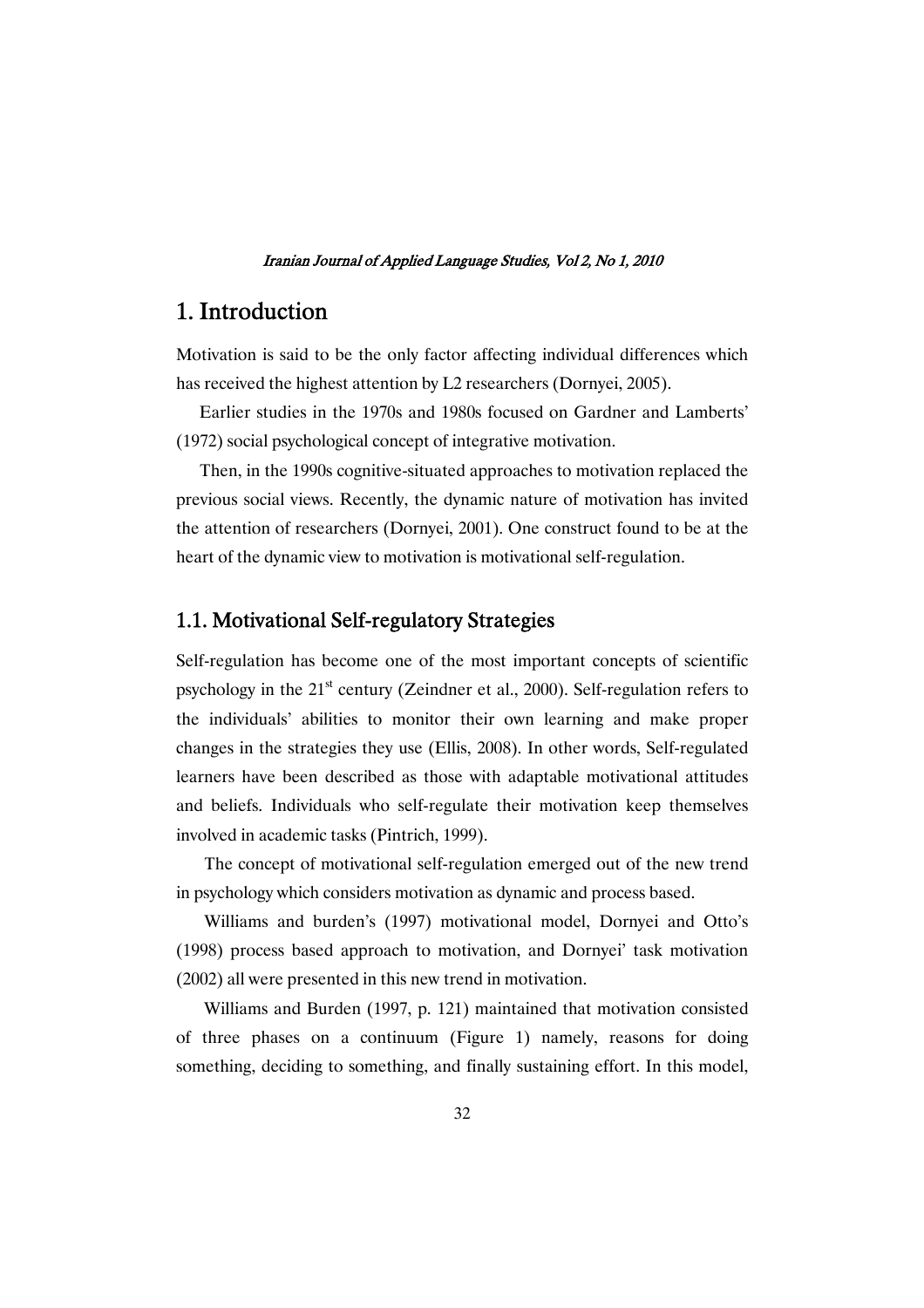the first two phases are related to the arousal of motivation and the last stage concerns sustaining motivation.

### Reasons for doing something  $\longrightarrow$  Deciding to do Something  $\longrightarrow$  Sustaining effort

Figure1. A Three-Stage Model of Motivation (from Williams and Burden, 1997, p.121)

Dornyei and Otto's (1998) model also included three stages. First, in the preactional stage motivation is generated. Second, during the actional stage, motivation is sustained and protected from the distracting factors and third in the postactional stage motivation is aroused to follow other activities as a result of the evaluation of the previous activities.

Dornyei's (2002) task motivation refers to a task processing system consisting of three interrelated mechanisms: 1. Task execution 2. Appraisal and 3. Action control. First, learners engage in a particular task, then, they try to compare, contrast and evaluate the actual performances with the expected ones and finally they use some self-regulatory strategies to sustain or enhance their effort in doing that particular task (Figure 2).



Figure 2. Task Motivation Phases (from Dornyei, 2005, p.82)

Dornyei (2005) asserted that the fundamental assumption underlying motivational self-regulation is that when sustaining their motivation while performing language learning tasks, L2 learners learn the L2 language better than those who fail to sustain their motivation. Ellis (2008) also maintained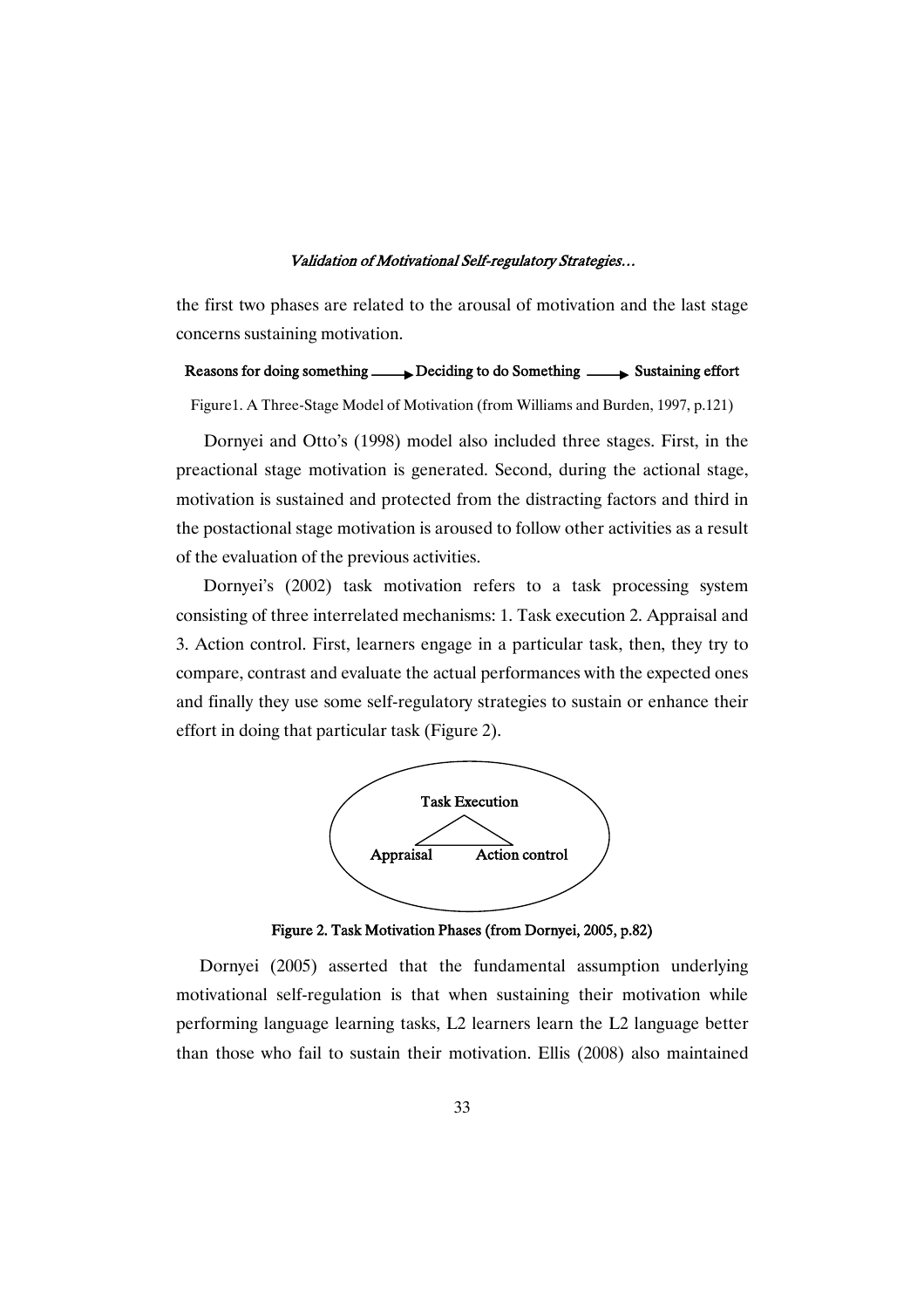that the ability to self-control one's motivational state involves self-critical reflection of one's own actions and belief systems. Wolters (2003) maintained that the ability to sustain motivation is important when individuals face problems interfering with their initial motivational state.

Based on what was mentioned, motivational self-regulatory strategies refer to a variety of tactics and actions individuals use to sustain their effort in specific academic tasks (Wolters, 1999). Prior research has focused on different motivational self-regulatory strategies. One strategy found by Zimmerman and Martinez-Pones (1990) was the learners' providence of some extrinsic consequences like rewards for themselves. That is, learners arouse their desire to complete academic tasks by providing additional results for themselves. For example, learners can encourage themselves to finish their academic task by rewarding themselves a trip to the movies with their friends after the completion of the task. Or they can motivate themselves to finish their unfinished tasks by the image of watching their favorite football match or taking a hot shower in (especially in a cold weather) after the full performance of the task.

Research has shown that learners' high preference to reduce distractions in their environment is one way of sustaining motivation. For example, Wolters (1998) found that some learners prefer to refresh themselves during the task by drinking coffee or changing their place or the time of the task performance to make the task easier by controlling the possible distractions. Zimmerman and Martinez-pones reported that high school students used such a strategy while performing academic tasks. Wolters (1998) also concluded that college student used different kinds of strategies to control their surrounding by when, where, and how to complete particular academic tasks.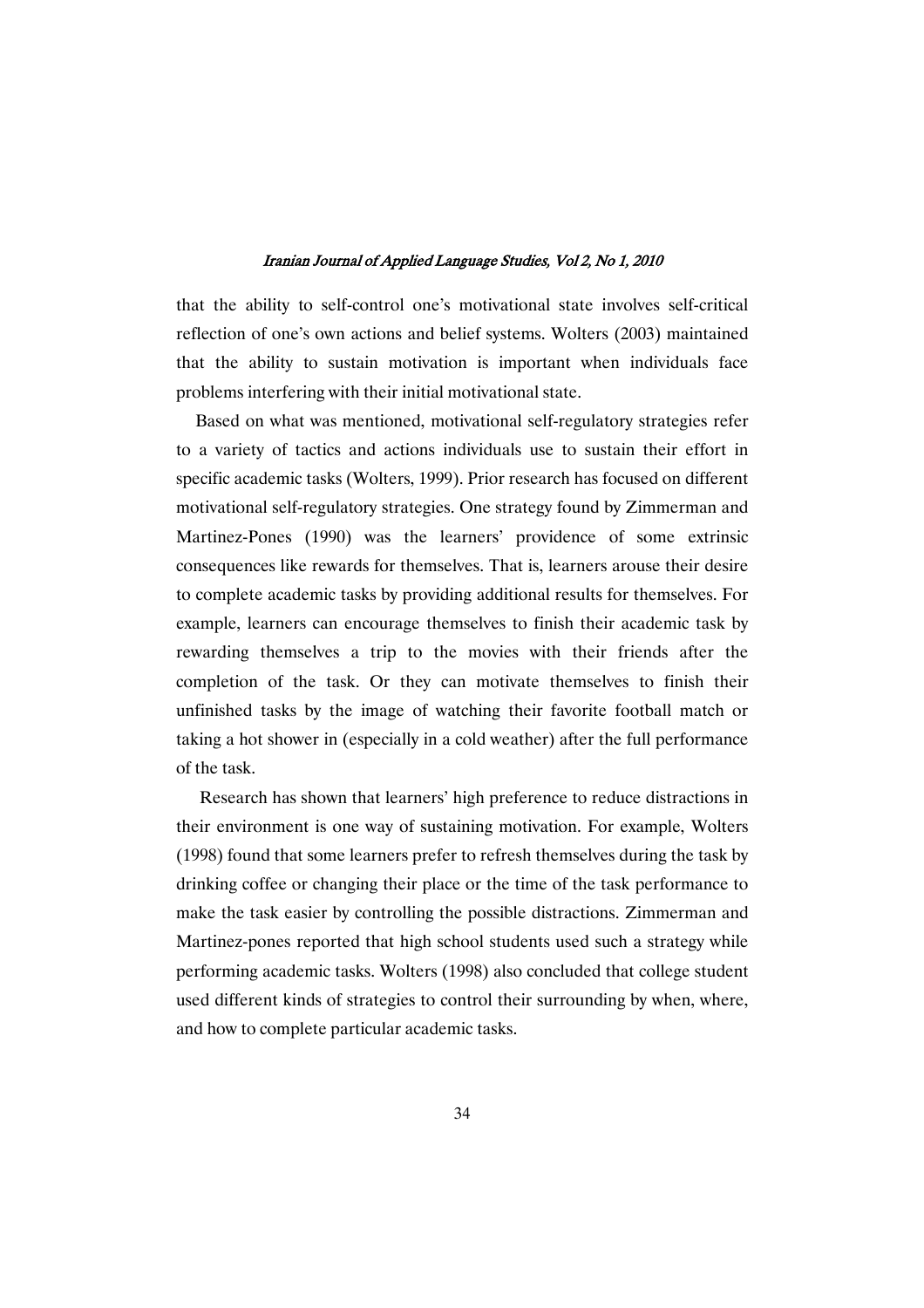Wolters (1998) also found that learners stressed and emphasized their identified reasons to continue the tasks in order to sustain their motivation and boost their effort. In this study, while performing several academic tasks, college students were asked to express how they would keep themselves motivated if they faced obstacles. Some of them referred to their reasons for doing those tasks i.e., having good grades, competing their classmates, or overcoming a challenge. This strategy is similar to Dornyei's L2 self-motivation (2005). This model includes the three dimensions of 1) ideal L2 self 2) ought-to L<sub>2</sub> self and 3) L<sub>2</sub> learning experience. Ideal L<sub>2</sub> self refers to:

'The L2 specific-facet of one's ideal self: If the person we would like to become speaks an L2, the Ideal L2 Self is a powerful motivator to learn the L2 because of the desire to reduce the discrepancy between our actual and ideal selves' (p. 105).

Ought-to L2 self deals with the attributes that one thinks one ought to possess (i.e., various duties, obligations, or responsibilities) in order to avoid possible negative results. Finally the dimension of L2 learning experience refers to situation-specific motives related to immediate learning environment and experience. Therefore, a learners' L2 ideal self, ought-to L2 self, or L2 learning experiences can be good identified reasons to sustain effort during L2 learning tasks. For example, the image of being a fluent L2 speaker may arouse L2 learners' motivation all the time during the process of task performance (Dornyei, 2005).

Another strategy to self-regulate motivation while doing academic tasks is making the tasks more interesting and enjoyable to complete (Sanson, Weir, and Morgan, 1999). Sanson et al. (1999) reported that students regulate their eagerness to perform academic tasks by their manipulation to make them more interesting and exciting.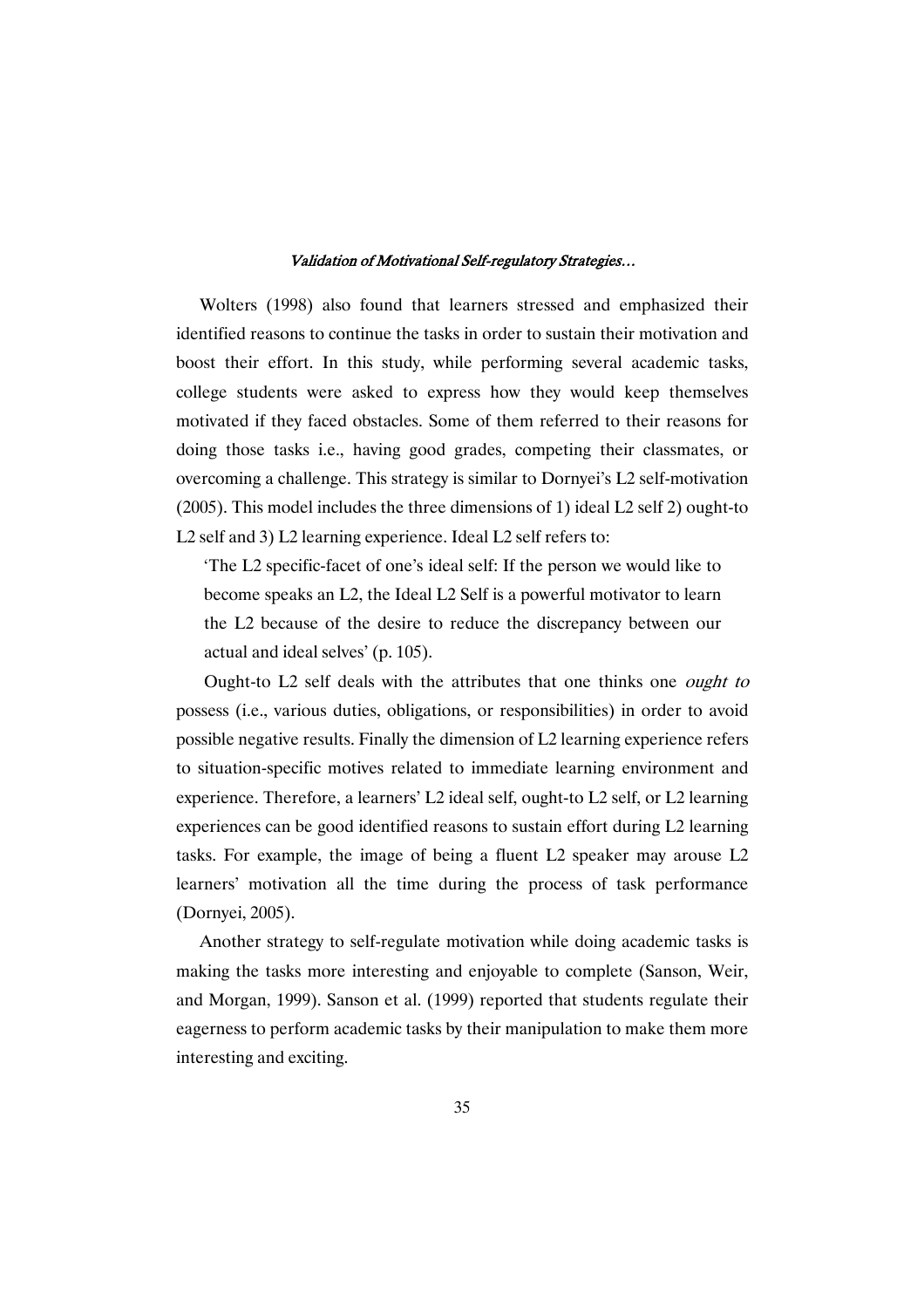### 1.2. Language Learning Strategies

The importance of language learning strategies in second language learning has been highlighted by researchers in the field (Oxford, 2001; Carson and Longhini, 2002; Macaro, 2009, Cohen and Macaro, 2008). Different researchers have presented numerous definitions for language learning strategies. One of the first definitions was presented by Tarone (1983) who defined language learning strategies as "an attempt to develop linguistic and sociolinguistic competence in the target language to incorporate these into one's interlanguage competence". A second broader definition was proposed by Wenstein and Mayer (1986) as "behaviors and thought that a learner engages in during learning that are intended to influence the learner's encoding process" (p. 315). Rubin (1987) came up with his own definition of learning strategies (LS) as "strategies which contribute to the development of the language system which the learner constructs and affect learning directly" (p. 22). Another definition (O'Malley and Chamot, 1990) viewed LS as "the special thoughts or behaviors that individuals use to help them comprehend, learn, or retain new information" (p. 705).

Studying the mentioned definitions we realize that LS has had a changing nature over time: past research focused on the product of linguistic or sociolinguistic competence (LLS) while today we witness a shift of focus to the process and characteristics of LLS. It is also easy to notice the difference between LLS and learning styles which according to Reid (1995) is defined as a learner's "natural, habitual, and preferred way(s) of absorbing, processing, and retaining new information and skills".

Nevertheless, there seems to be a relationship between one's language learning style and one's preferred language learning strategies (Lessard-Clouston, 1997).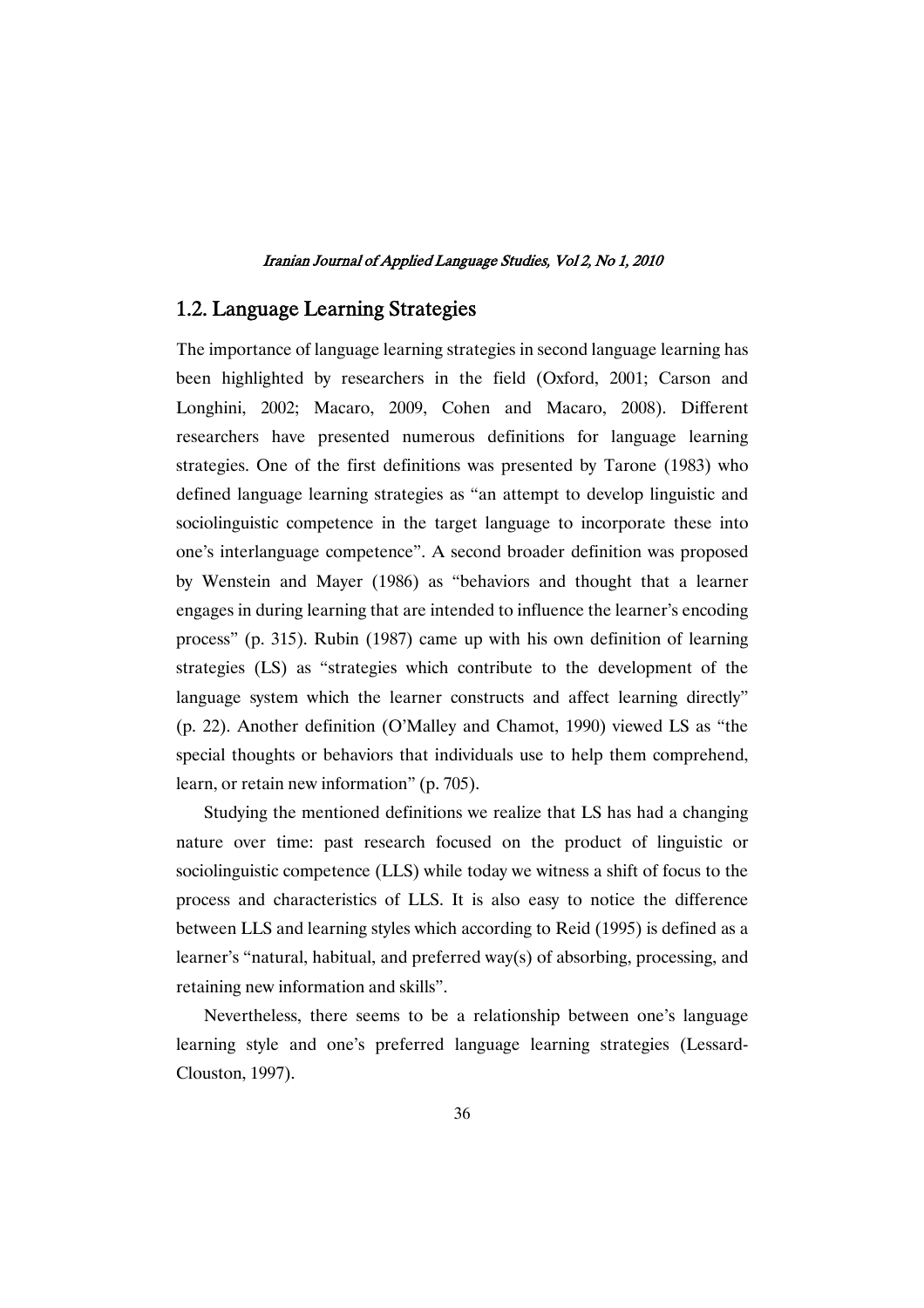The onset of studies on language learning strategies can be traced back to the 1960s. But, recent developments in cognitive psychology have had their bearings on research in the area (Williams and Burden, 1997).

First studies on language learning strategies were conducted in the 1960s. Since then, advances in cognitive psychology have affected the research on language learning strategies (Williams and Burden, 1997).

Carton (1971) published the first study on learner strategies. Rubin's (1975) study on the strategies of successful learners was the second in this line of research. This study tried to find a way to transfer strategies of successful learners to less successful ones. Strategies used by language learners has provided a very active area for research. Wong-Fillmore (1976), Naiman et al. (1978), Bialystok (1979), Cohen and Aphek (1981), Wenden (1982), Chamot and O'Malley (1987), Politzer and McGroarty (1985) are among researchers who have entered this area of research.

According to Wenden and Rubin (1987), most studies on language learning strategies have tried to identify what good language learners report they do to learn a second or foreign language.

Another study (Ehrman and Oxford, 1990) used a sample of seventy nine foreign language learners to explore the relationship between personality and use of language learning strategies. The study indicated that (1) extroverts utilize social strategies more than introverts; (2) sensing (concrete) learners make use of memory strategies, while intuitive learners favor compensation strategies; (3) thinkers had an inclination toward metacognitive strategies while feelers preferred social strategies; and (4) perceivers opted affective strategies while judgers chose otherwise.

Recently there has been a focus on investigating language learning strategies in light of other variables. Several studies showed a positive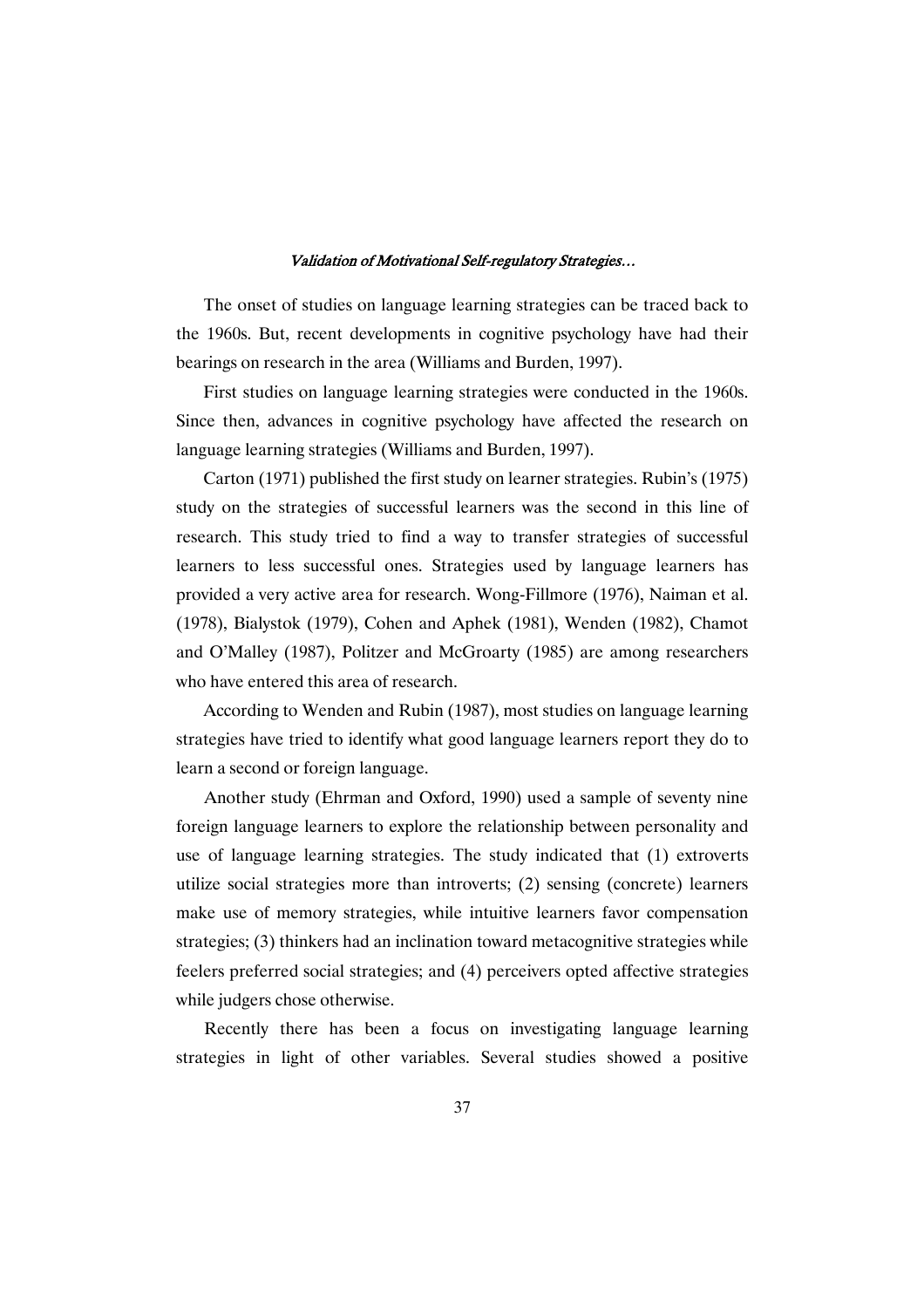relationship between motivation and use of LLS (Wharton, 2000; Schmidt and Watanabe, 2001). Griffiths' (2003) study indicated that there is no difference in LLS between male and female learners. Another study found that older groups of language learners used social strategies more than younger groups who tended to use more cognitive strategies.

In another study, Graham (2004) found a strong relationship between strategy evaluation, attributions, and self-efficacy. Students may attribute their failure or success to high level of difficulty of language learning tasks and thus show low levels of self-efficacy concerning their language learning tasks.

Therefore, any strategic behavior can improve teachers' self-efficacy including tasks.

Research in second language acquisition (Piage et al., 2004; Rubin et al., 2007) has led to the popularity of strategy based instruction (SBI). Recently, the influence of strategy based instruction on the achievement of different L2 language skills has been explored by several researchers. Some of the studies highlighted the importance of SBI especially metacognitive strategies in improving L2 learners listening achievement Kohler (2002), Graham and Macaro (2008).

Some studies (Macaro and Elder, 2007) revealed that SBI greatly influences L2 learners' speaking achievement. The influence of SBI on L2 writing achievement was investigated and confirmed by Creswell (2000), Conti (2004), Sasaki (2004), Ching (2002) and Sengupta (2000).

Lawes and Santos (2007) stated that second language teachers need to keep themselves informed of studies on language learning strategies and try to implement the results of these studies in their classes.

Therefore, this study tries to investigate the relationship between motivational self-regulatory strategies and L2 reading and L2 writing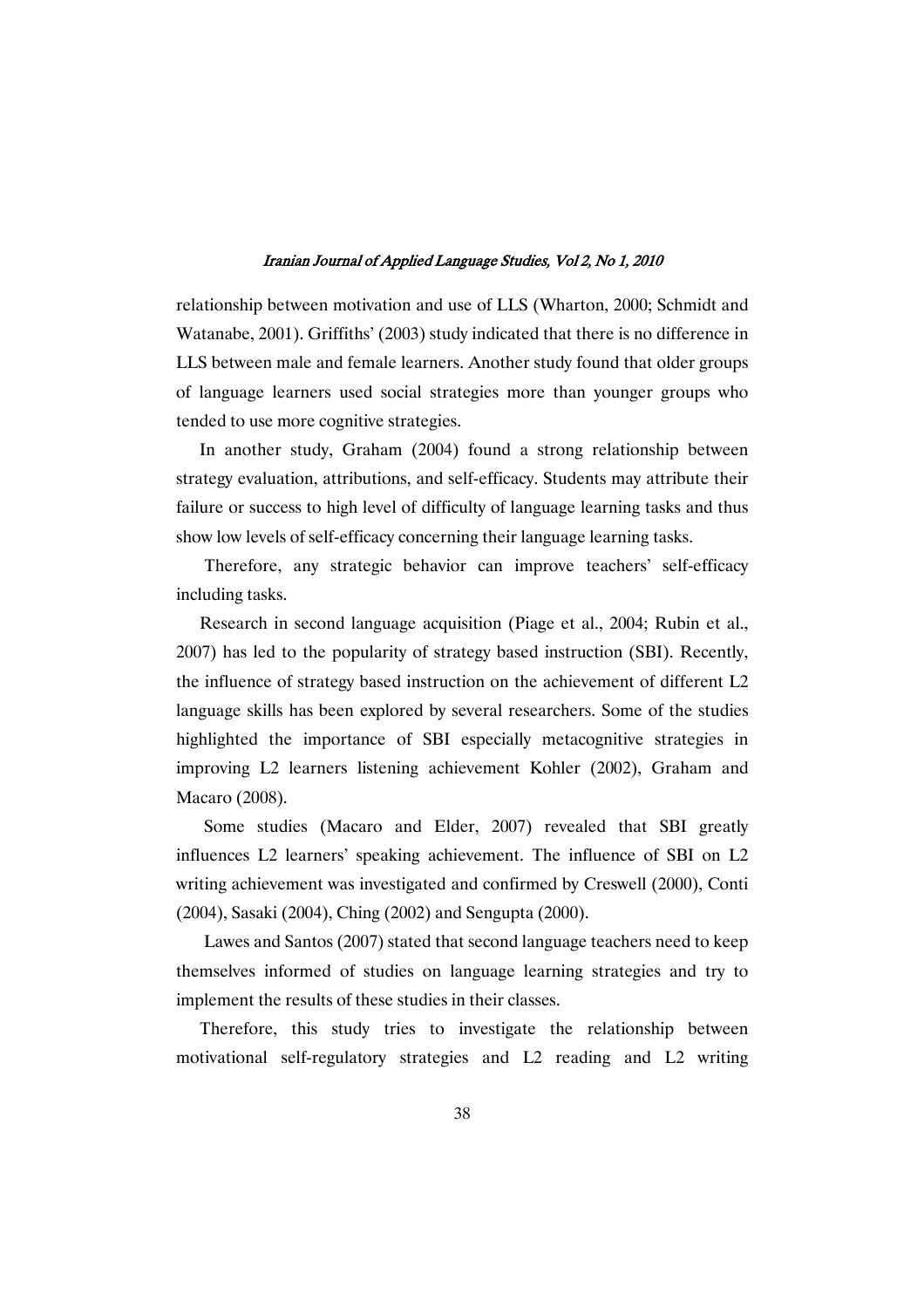achievement and use of language learning strategies. The researchers also aimed to validate a rendered version of motivational self-regulatory strategies in this study. Thus, the following research questions are presented:

- 1. Is there any relationship between L2 learners' motivational strategies and their L2 reading achievement?
- 2. Is there any relationship between L2 learners' motivational selfregulatory strategies and their L2 writing achievement?
- 3. Is there any relationship between L2 learners' motivational selfregulatory strategies and their use of language learning strategies?

# 2. Methodology

# 2.1. Participants

One hundred sophomore students of Ferdowsi University of Mashhad and Teacher Training University of Sabzevar majoring in English Literature, both male and female, constituted the participants of the study.

### 2.2. Instruments

Two instruments were used in this study. Motivational Self-regulatory Strategy Questionnaire was used to measure motivational self-regulatory strategies among EFL learners. Strategy Inventory for Language Learning (SILL) was used as the second instrument to measure the participants' use of language learning strategies. Moreover, the participants' Grand Point Averages (GPA) of their Reading and Writing course exams also served to measure their L2 Reading and L2 Wring achievement. The instrument used in this study was the translated version of motivational self-regulatory strategies scale (MSSS) developed by Wolters (1999). The scale includes 25 items with 5 subscales.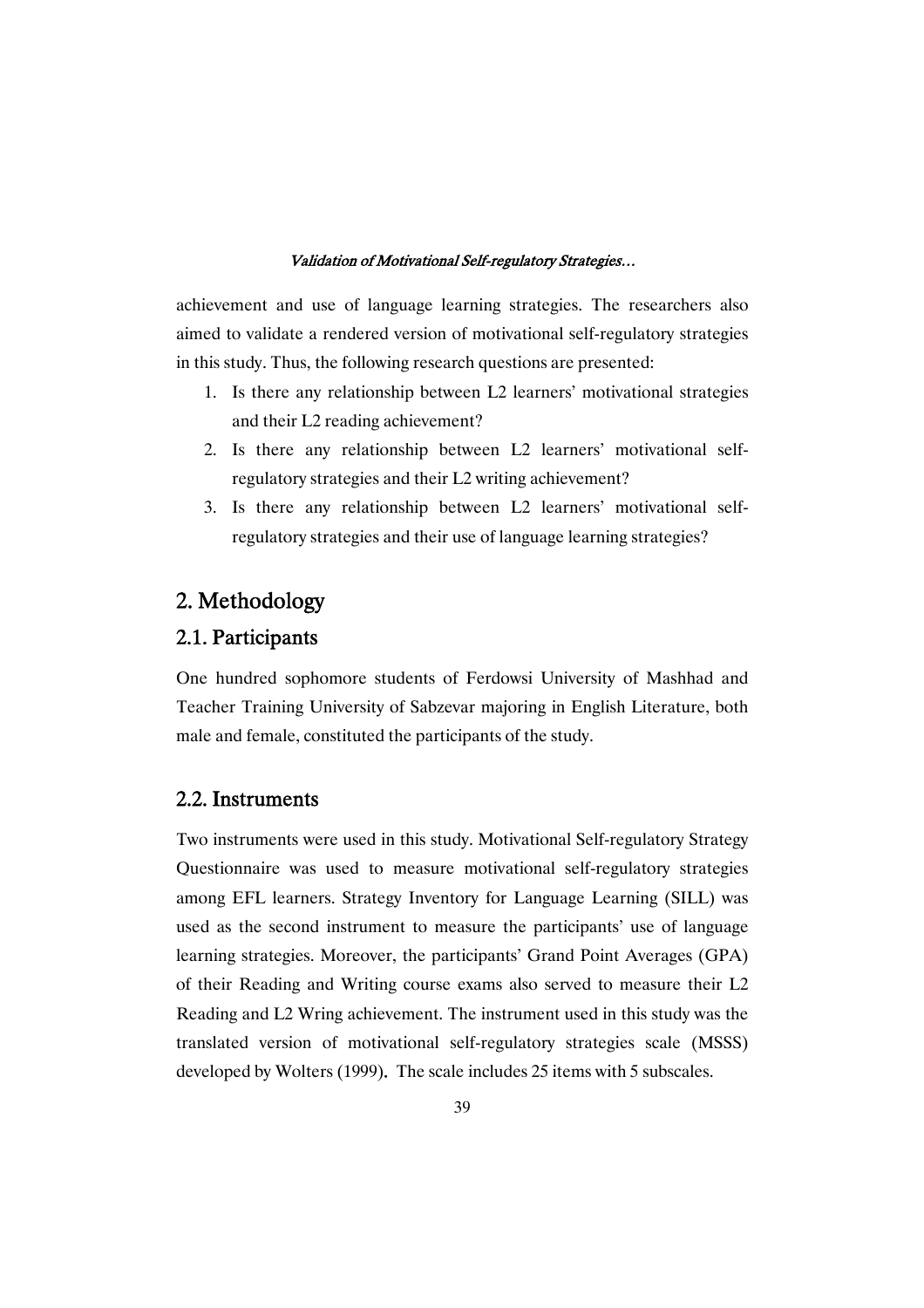Three experts commented on sequencing format, formulations of questions and the language. Thus, the questionnaire was edited to ensure the content of the questionnaire items and the physical appearance of the questionnaire was appropriate. Cronbach's alpha was used to check the reliability of the translated version and resulted in a coefficient of 0.84. The findings of reliability using item-total statistics and construct validity using a principle component analysis with varimax rotation will be presented in the results section.

# 2.2.2. Strategy Inventory for Language Learning (SILL)

The strategy inventory for language learning (SILL) developed by Oxford (1990, Appendix 2) was the second instrument used in this study. The instrument was first developed with the purpose of assessing the frequency of use of language learning strategies by students of the Defense Language Institute of Foreign Language Center in Monterey, California. The SILL was revised twice and published in the appendix to Oxford's (1990) "Language Learning Strategies: What every teacher should know". The first revised version was developed for foreign language learners of English as a second or foreign language (ESL/EFL, 50 items) the second version incorporates six different categories of language learning strategies: Memory strategies, cognitive strategies, metacognitive strategies, affective strategies, and social strategies. Reports and articles in the last ten to fifteen years reveal that SILL is probably the only language learning strategy questionnaire whose validity and reliability has been checked in different ways (Oxford, 1996). Oxford and Nyikos (1989) trying to validate the SILL, reported a Cronbach alpha of 0.96. Hsiao and Oxford (2002) ran a confirmatory factor analysis on the SILL and found a good match between the six factors. Tahmasebi (1999) also translated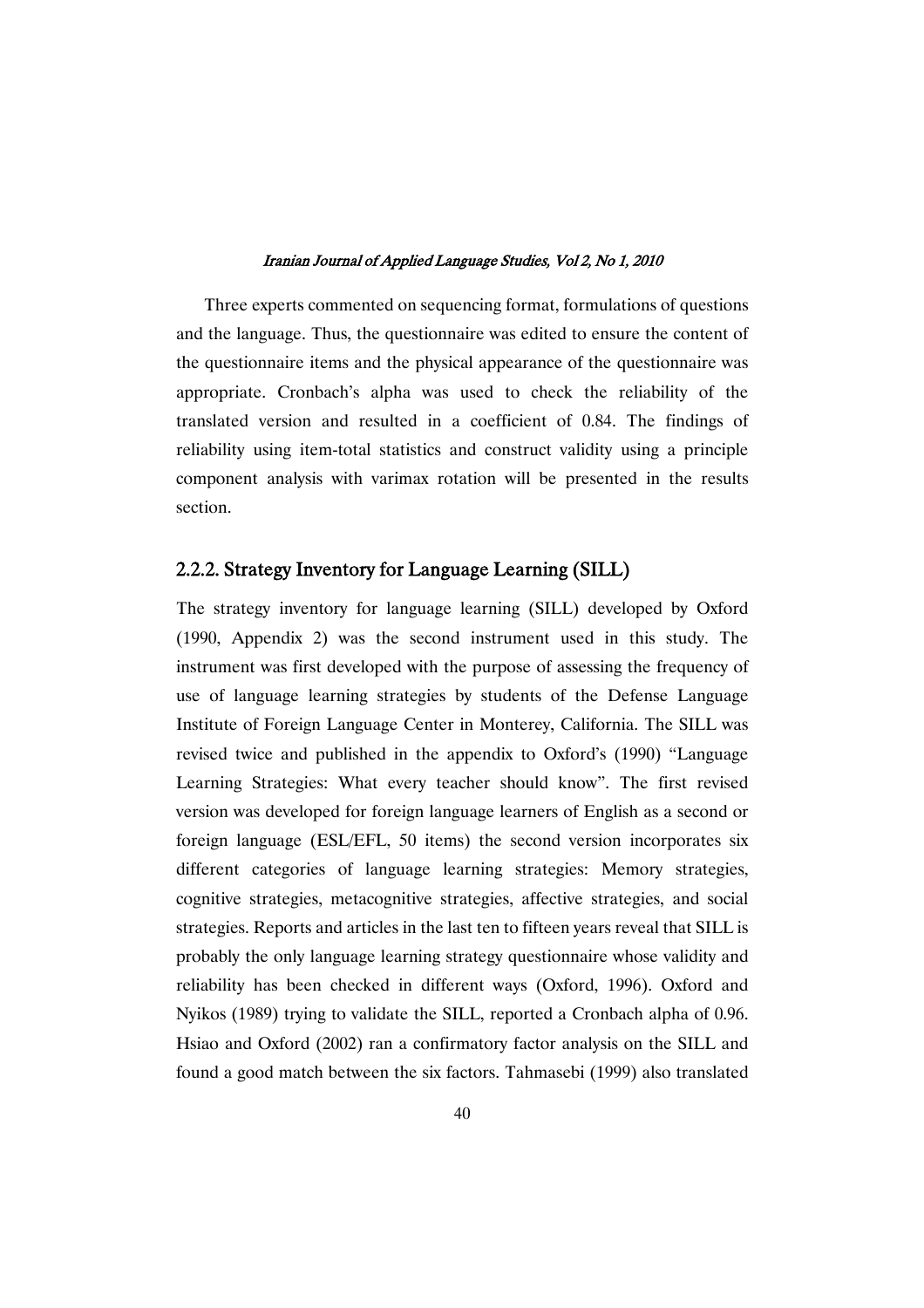and validated the questionnaire, achieving a Cronbach alpha of 0.77 for the Persian rendition of SILL.

As mentioned before, there was a classification of strategies in the original English SILL but in Persian version, Tahmasebi (1999) rearranged the strategies in such a way that no two adjacent strategy items appeared under the same category. The reason for this was that the original questionnaire could have affected the responses of the students. Codes were used in collecting the items. Participants were also asked to disclose their age, gender, and years of studying English. The present study uses the Persian rendition of SILL which was presented and validated by Tahmasebi (1999).

# 2.3. Interview

In order to complement the results derived from the questionnaires, the second researcher had an *unstructured* interview with 20 students, who showed their enthusiasm to be interviewed on how they sustained their motivation while performing L2 reading or L2 writing tasks. 10 of these students had lower scores on motivational self-regulatory strategies and the other 10 had higher scores. Each interview took about half an hour. The unstructured format for interview was used.

# 2.4. Data Collection

In the first step, after obtaining permissions from the instructors, the second researcher visited two English classes to administer the two questionnaires.

Students were assured that the results would be kept confidential and their teachers would not see the results of the questionnaires. They were told to write the GPA of their L2 reading and L2 Writing courses of the previous term.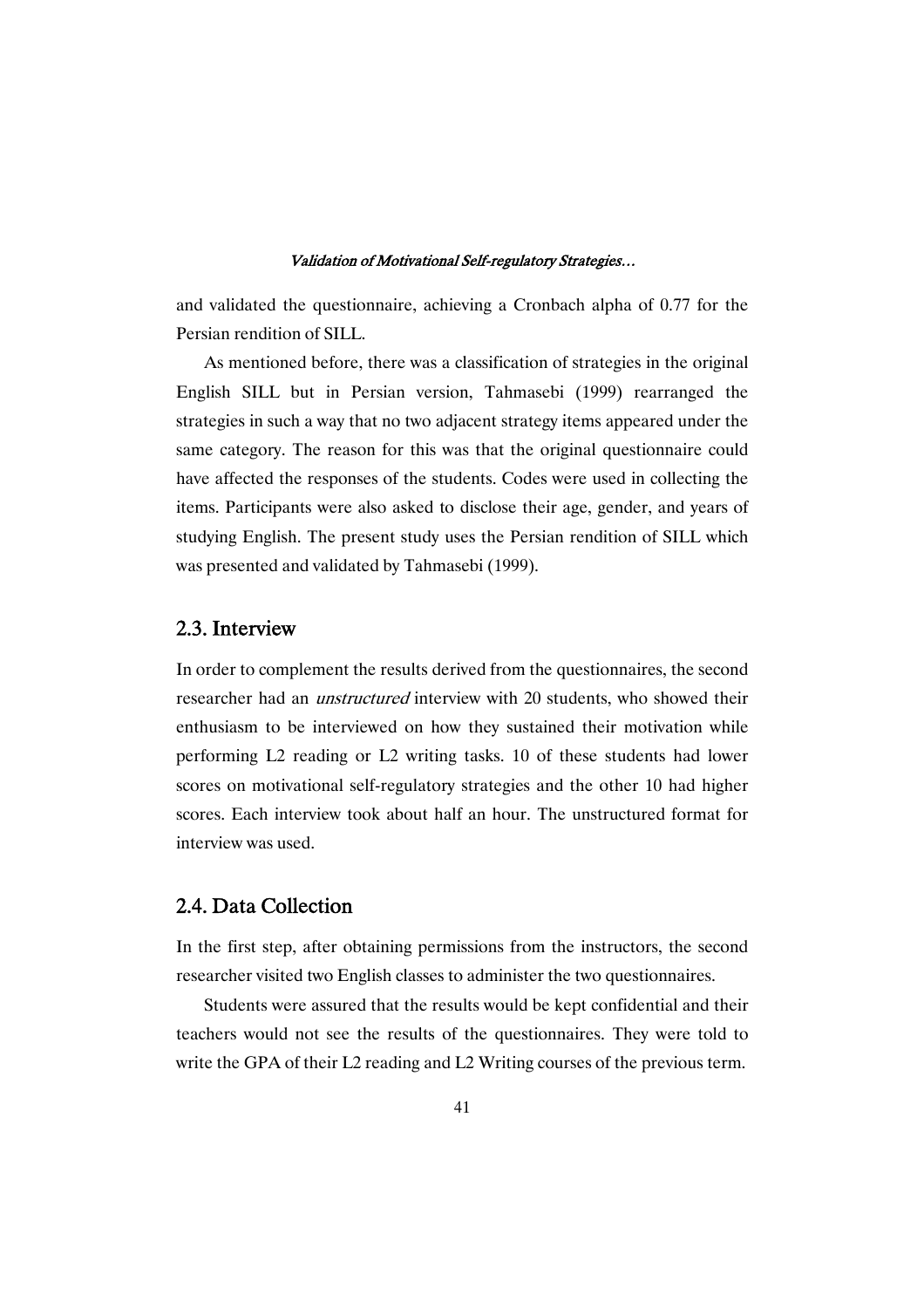The students were introduced to the MSS and SILL. Then they rated the items of the MSSS, using a four point Likert-scale, with possible responses of always, usually, sometimes, and never. Also students responded to the Internal Control Index on a 5 point Likert scale with possible responses of rarely, occasionally, sometimes, frequently, and usually. Meanwhile, they were served with cookies and juice to help them fully concentrate on the questionnaire items. They were also asked to sign the first page of their answer sheets in case they were inclined to participate in the interview.

### 2.5. Data Analysis

To score the MSS, a 4-point Likert type scale from "always" to "usually" with the following measurement was used.

### Always = 4 Usually = 3 Sometimes = 2 Never = 1

Then the inventory was divided into 6 parts, which shows different kinds of strategies. The first part consists of 8 items, the second part includes 5 items, the third, fourth, and the sixth parts each consists of 4 items. The range of scores for MSSS is between 25 and 100 and this range for our participants calculated to be 50 to 87. The higher the score, the more efficient the student is in using motivational self-regulatory strategies.

Lower scores indicate students' lower efficiency in use of motivational selfregulatory strategies, though.

### 3. Results

To estimate the reliability and construct validity of MSS, it was administered to 86 students in the pilot study. It should be noted that due to the limitations of the study and in order not to include the participants of the final phase of the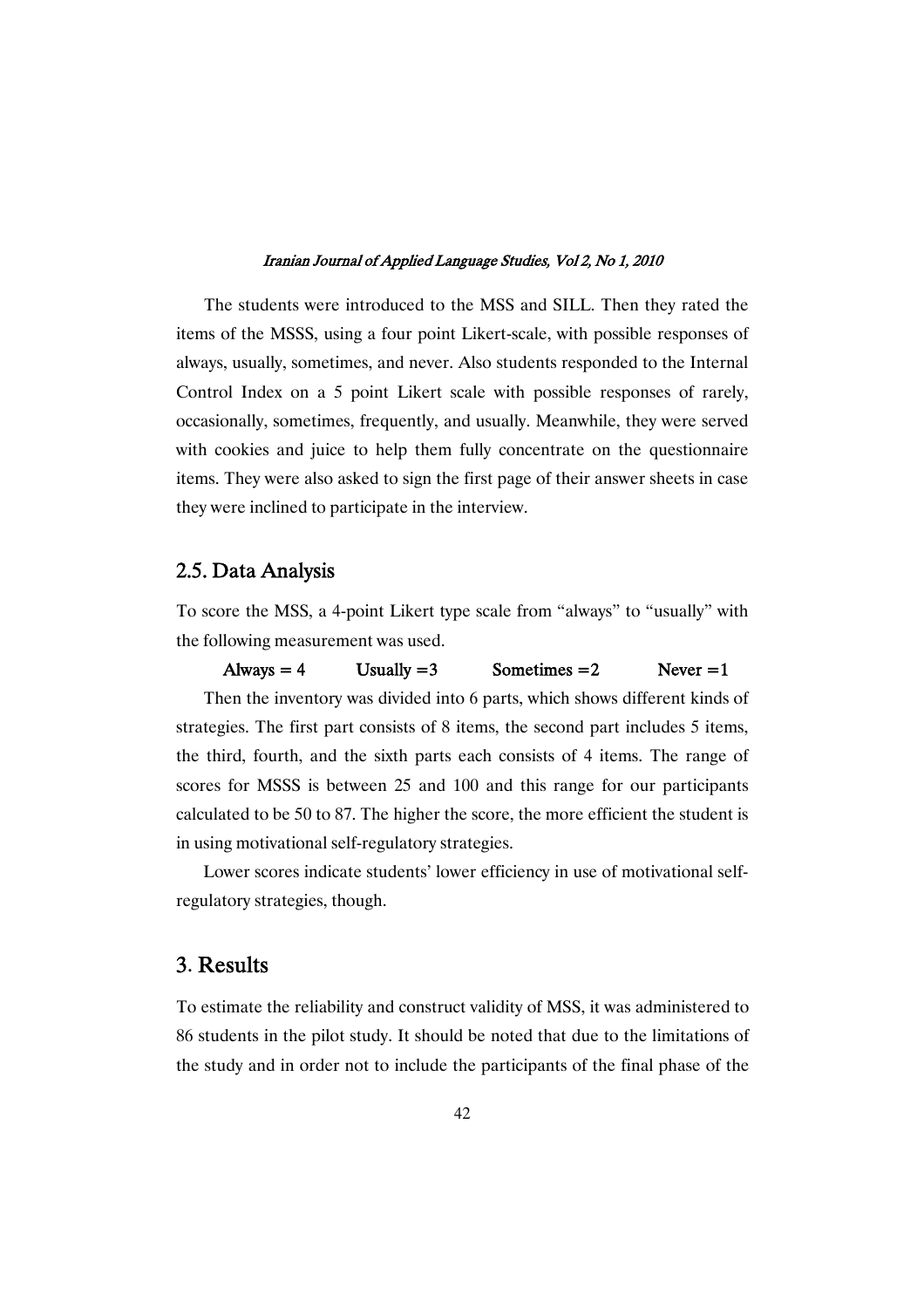study into the pilot one, all the 86 students were sophomore EFL students who studied in Shahid Beheshti University, Esfahan, and, Khayam University. The reliability (Cronbach's alpha) for this scale measured 0.84

### 3.1. Construct Validity of Translated Version of MSS

A principle component analysis with varimax rotation produced 5 factors with eigenvalues greater than 1.00. The first factor accounted for 9.86 of the total variance. It consisted of items related to individuals' preference to make the tasks interesting, enjoyable, and fun; thus, it was labeled "Interest Arousal".

The second factor, which accounted for 9.70 of the total variance, was related to individuals' self-talk to encourage themselves with some extrinsic influences like good grades. So it was labeled "Extrinsic Motivation Enhancement". The third factor, which accounted for 7.88 of the total variance, included items related to individuals' tendency to self-reward themselves while performing tasks; therefore, it was named "Self-rewarding". The fourth factor, which accounted for 7.34 of the total variance, included items related to individuals' self-talk to enrich their motivation by intrinsic factors like their mastery in learning, so it was labeled "Intrinsic Motivation Enhancement". The fifth factor, accounting for 6.84 of the total variance, involved items concerning individuals' preference for reducing distractions; therefore, it was labeled "Distraction Reducing".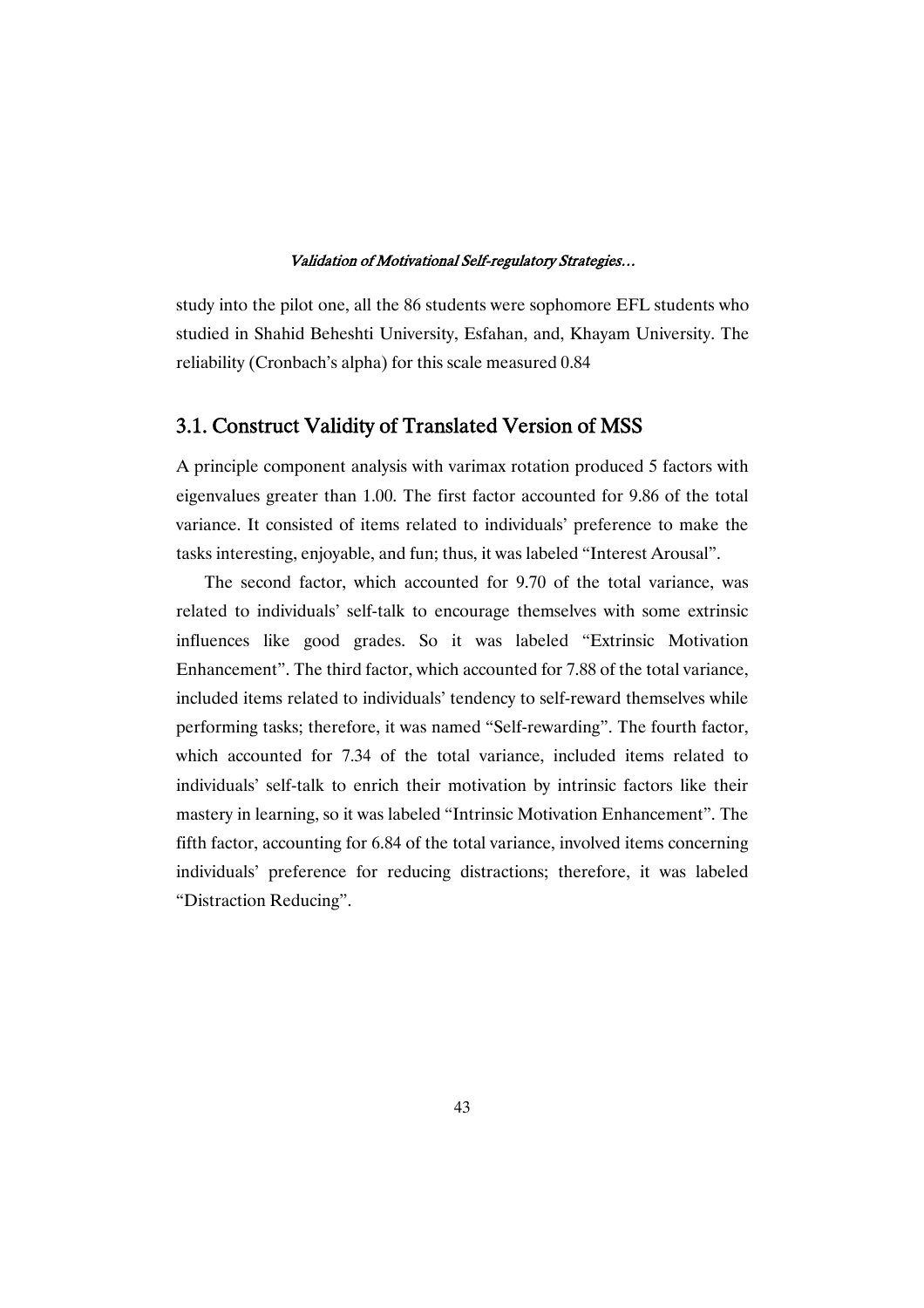| Item           | Questionnaire Item                        | F1  | F2  | F <sub>3</sub> | F <sub>4</sub> | F <sub>5</sub> |
|----------------|-------------------------------------------|-----|-----|----------------|----------------|----------------|
| $\mathbf{1}$   | با تبدیل مطالعه به نوعی بازی از انجام آن  | .84 |     |                |                |                |
|                | لذت مىبرم.                                |     |     |                |                |                |
| $\overline{4}$ | به "يادگيري" و "انجام تكاليف" بـه         | .81 |     |                |                |                |
|                | دیده ۔سرگرمی می نگرم.                     |     |     |                |                |                |
| 23             | برای جذابیت بیشتر تمرین راهی می یابم.     | .76 |     |                |                |                |
| 2              | براي لذت بخش بودن انجام تمرين تلاش        | .72 |     |                |                |                |
|                | می کنم.                                   |     |     |                |                |                |
| 8              | انجام تكليـف ,ا بــا تمركـز بــربخش هــاي | .71 |     |                |                |                |
|                | جذاب آن، لذتبخش كنم.                      |     |     |                |                |                |
| 12             | سعي مي كنم ميان "مطلب أموزشي" و           | .68 |     |                |                |                |
|                | "علايقام" ارتباط برقراركنم.               |     |     |                |                |                |
| 15             | تلاش می کنم از تجربیـات قبلـی م بـرای     | .66 |     |                |                |                |
|                | یادگیری بهتر مطالب جدید استفاده کنم.      |     |     |                |                |                |
| 5              | ۔<br>تلاش می کنم تا مطالب آموزشـی را بــه | .64 |     |                |                |                |
|                | نوعی با زندگی شخصی خویش ارتباط            |     |     |                |                |                |
|                | دهم.                                      |     |     |                |                |                |
| 9              | اهمیت گرفتن نمرات خوب را برای خود         |     | .82 |                |                |                |
|                | ياداًوري ميكنم.                           |     |     |                |                |                |
| 14             | برای گرفتن نمرات بهتر، تلاش خود را        |     | .76 |                |                |                |
|                | بیشتر میکنم.                              |     |     |                |                |                |
| 19             | اهميـت نتــايج حاصــل ازعملكردخــوب در    |     | .72 |                |                |                |
|                | آزمون ها و تكـاليف را بـه خـود يـادآوري   |     |     |                |                |                |
|                | مى كنم.                                   |     |     |                |                |                |
| 20             | اهمیت تــلاش زیــاد  بــرای موفقیــت در   |     | .69 |                |                |                |
|                | آزمونها را برای خود یاد آوری می کنم.      |     |     |                |                |                |
| 6              | نتــايج منفــي "درس نخوانــدن" و "عــدم   |     | .66 |                |                |                |
|                | انجام تكاليف مربوط را " براي خود يادآور   |     |     |                |                |                |
|                | می شوم.                                   |     |     |                |                |                |
| 18             | به فرصت مطلوبی که پس از انجام تکلیـف      |     |     | .86            |                |                |
|                | برای انجام کار مورد علاقه ام بـه دسـت     |     |     |                |                |                |
|                | می آورم، می اندیشم.                       |     |     |                |                |                |

# Table1. Results of Factor Analysis of Persian Version of ICI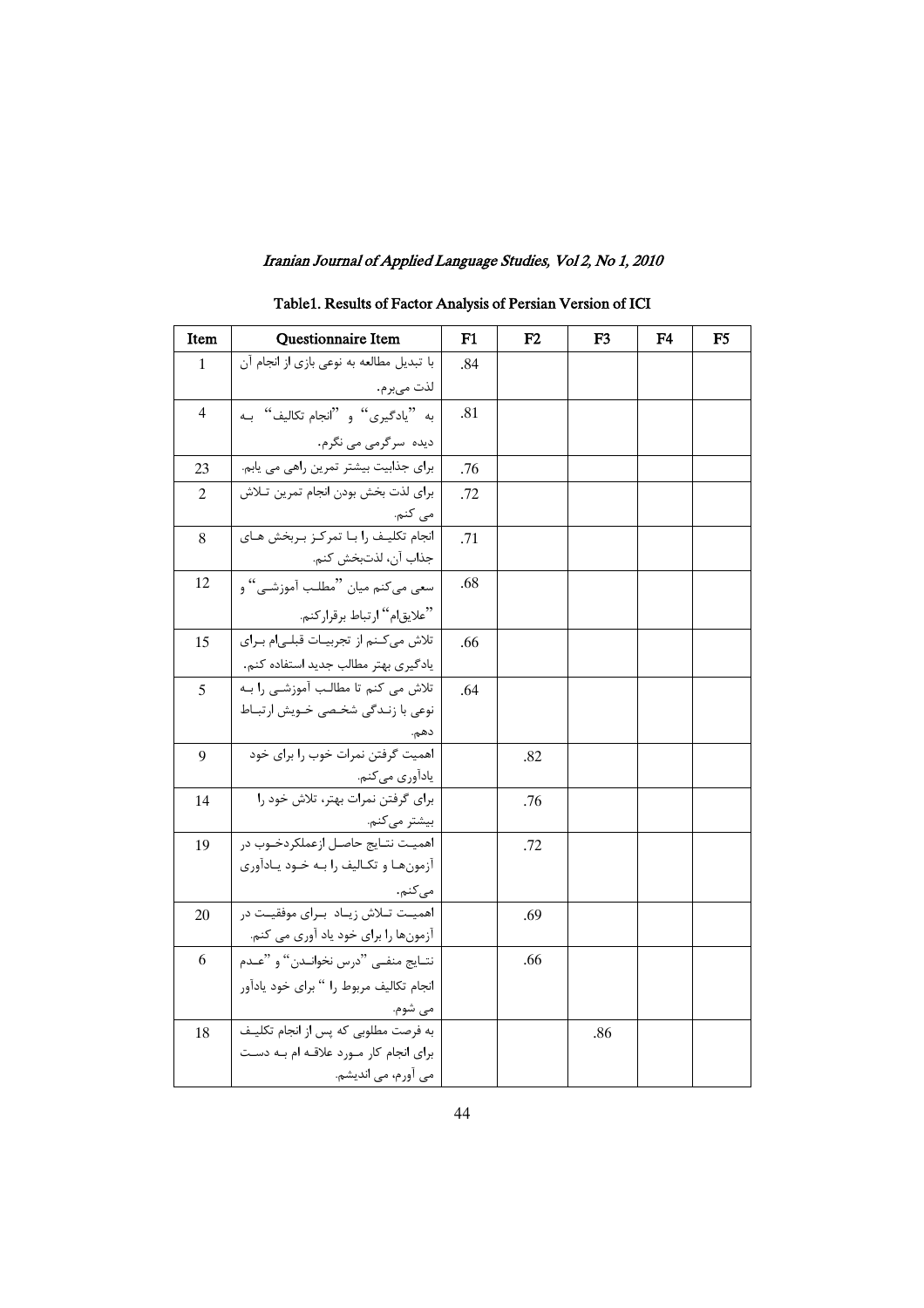| 11             | به خـودم قـول مـىدهـم كـه اگـر بخـش                      |       |        | .82    |        |        |
|----------------|----------------------------------------------------------|-------|--------|--------|--------|--------|
|                | مشخصی از تکلیف فعلـیام را بـه پایـان                     |       |        |        |        |        |
|                | رساندم، پس از آن زمـانی را بـرای تفـریح                  |       |        |        |        |        |
|                | خود اختصاص مىدهم.                                        |       |        |        |        |        |
| 17             | به خود وعده میدهـم کـه در صـورت بـه                      |       |        | .78    |        |        |
|                | اتمام رساندن تكليف واگذار شده بـه مـن،                   |       |        |        |        |        |
|                | به خـود فرصـت پـرداختن بـه کـار مـورد                    |       |        |        |        |        |
|                | علاقهام را بدهم.                                         |       |        |        |        |        |
| 21             | در ازای انجام تکلیفم، بـرای خــود پــاداش                |       |        | .74    |        |        |
|                | در نظر میگیرم.<br>صرفاً برای یادگیری بیشتر، تلاش خـود را |       |        |        |        |        |
| 24             |                                                          |       |        |        | .82    |        |
|                | بيشتر كنم.                                               |       |        |        |        |        |
| 13             | <u>ب</u> ا ترغیب خود به ادامه کار، توان یادگیری          |       |        |        | .78    |        |
|                | خود را محک میزنم.                                        |       |        |        |        |        |
| 16             | انجام تکلیف و یـادگیری در حـد تـوانم را                  |       |        |        | .74    |        |
|                | برای خود چالشی تلقی میکنم.                               |       |        |        |        |        |
| 22             | با خود مــی <i>گــ</i> ویم هــدفم از انجــام تکلیــف     |       |        |        | .68    |        |
|                | محول شده به من، صرفاً یـادگیری بیـشتر                    |       |        |        |        |        |
|                | است.                                                     |       |        |        |        |        |
| $\overline{3}$ | بــرای تمرکــز بیــشتر بــر روی تکلــیفم،                |       |        |        |        | .76    |
|                | تغییراتــی را در محــیط اطــرافم ایجــاد                 |       |        |        |        |        |
|                | مى كنم.                                                  |       |        |        |        |        |
| 7              | سعی می کنم زمانی به مطالعه بیردازم ک                     |       |        |        |        | .72    |
|                | بیشترین تمرکز را دارم.                                   |       |        |        |        |        |
| 25             | سعی مےکنم عـواملی را کــه باعـث                          |       |        |        |        | .68    |
|                | حواس پرتیم میشوند از میان بردارم.                        |       |        |        |        |        |
| 10             | عواملی را که باعث حواس پرتیم میشوند                      |       |        |        |        | .64    |
|                | تا حد ممکن کاهش میدهم.                                   |       |        |        |        |        |
|                | Eigenvalues                                              | 4.05  | 1.80   | 1.20   | 1.05   | 1.03   |
|                | Percentage of Variance                                   | 9.862 | 9.702  | 7.882  | 7.344  | 6.849  |
|                | Cumulative Percentage of                                 | 9.862 | 19.564 | 27.446 | 34.790 | 41.639 |
|                | <b>Total Variance</b>                                    |       |        |        |        |        |
|                |                                                          |       |        |        |        |        |

Figure 3. demonstrates the scree plot of the 8 factors obtained which measured greater than 1.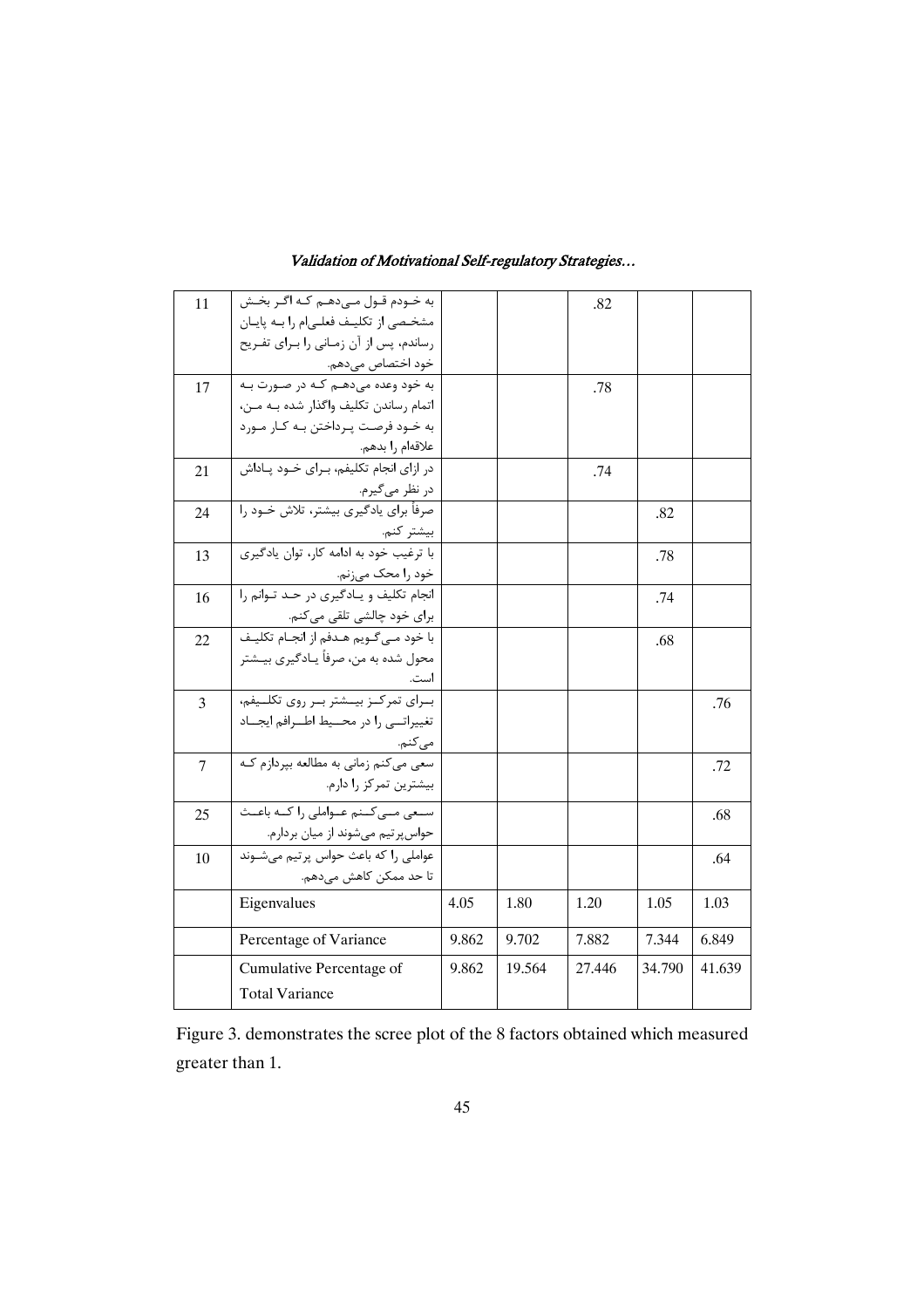Iranian Journal of Applied Language Studies, Vol 2, No 1, 2010



Figure 3: Scree Plot of Factors Derived from the Principle Component Analysis of Persian Version of MSS

The following table illustrates the bivariate correlations among the 5 components of the MSSS questionnaire. The results demonstrate moderate to strong positive correlations among all the extracted factors.

|                             | <b>Interest</b> | <b>Extrinsic</b> | Self-rewarding | <b>Intrinsic</b> | <b>Distraction</b> |
|-----------------------------|-----------------|------------------|----------------|------------------|--------------------|
|                             | Arousal         | Motivation       |                | Motivation       | Reducing           |
|                             |                 | Self-talk        |                | Self-talk        |                    |
| <b>Interest Arousal</b>     | 1.00            | .76              | .68            | .72              | .64                |
| <b>Extrinsic Motivation</b> | .76             | 1.00             | .76            | .58              | .68                |
| Self-talk                   |                 |                  |                |                  |                    |
| Self-rewarding              | .68             | .76              | 1.00           | .62              | .54                |
| <b>Intrinsic Motivation</b> | .72             | .58              | .62            | 1.00             | .64                |
| Self-talk                   |                 |                  |                |                  |                    |
| Distraction                 | .64             | .68              | .54            | .64              | 1.00               |
| Reducing                    |                 |                  |                |                  |                    |

Table 2. Bivariate Relations among the 5 MSS Factors

In order to save the space the researchers have presented the correlation between the variables of the research questions in the following table.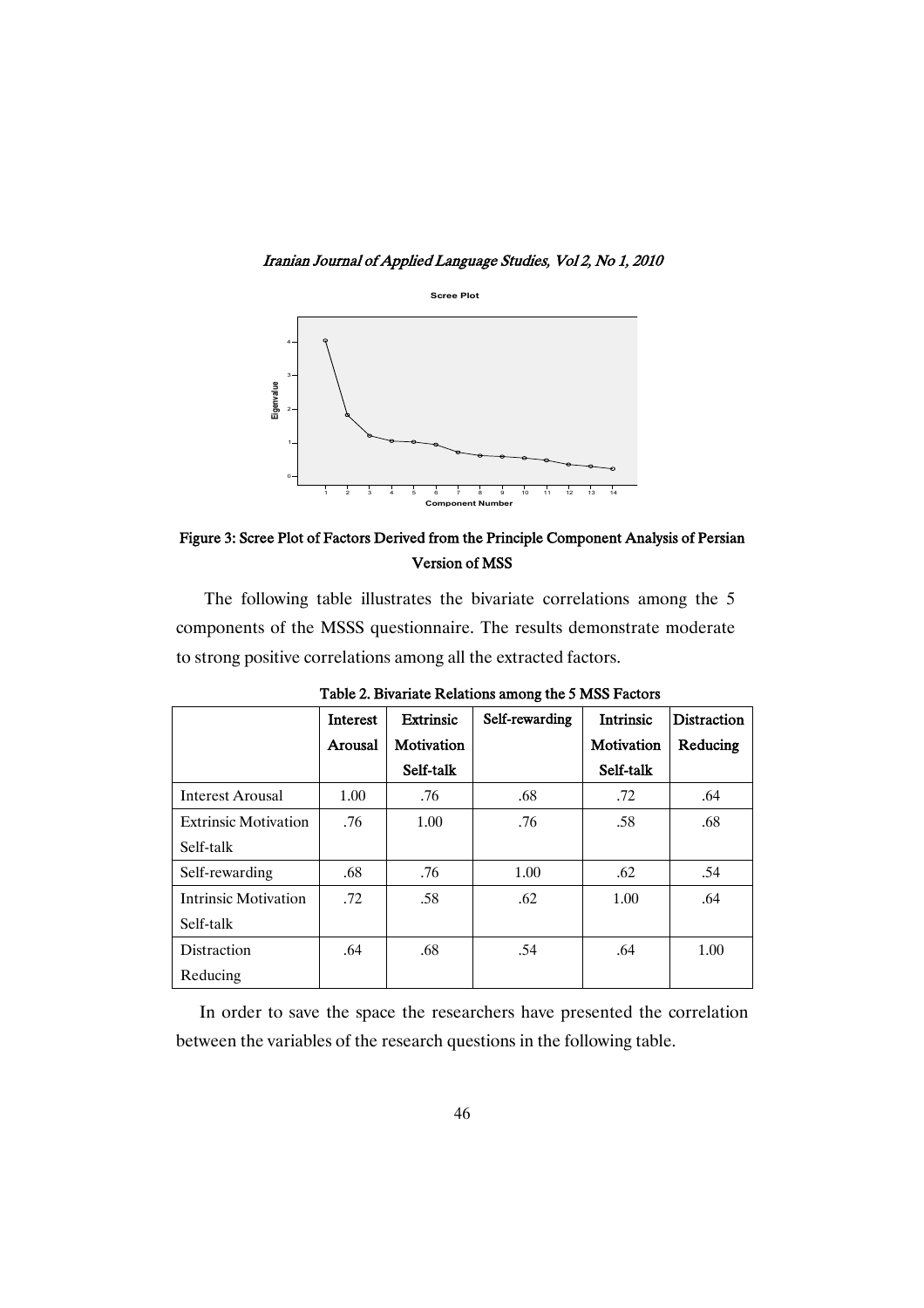|                        | <b>MSS</b> | LLS  | L2 Reading | L2 writing |
|------------------------|------------|------|------------|------------|
| <b>MSS</b>             | 1.00       | .78  | .74        | .72        |
| <b>LLS</b>             | .78        | 1.00 | .78        | .75        |
| L <sub>2</sub> Reading | .74        | .78  | 1.00       | .74        |
| L <sub>2</sub> Writing | .72        | .75  | .74        | $1.00\,$   |

Table 3. Bivariate Relations among MSS, LLS, L2 Reading and L2 Writing Achievement

As observed, the correlation coefficients between motivational selfregulatory strategies and L2 reading and L2 writing achievement are calculated to be 0.74 and 0.72, which are significant at  $P < 0.05$ . These correlations are moderately high and positive. Therefore, it can be concluded that the more motivational self-regulatory strategies L2 learners use, the higher achiever they are in L2 reading and L2 writing. The correlation coefficients among the five extracted factors of motivational self-regulatory strategies and L2 reading and L2 writing achievement has also been presented in the following table.

Table 4. Bivariate Relationship among MSS 5 Factors and L2 Reading and L2 Writing Achievement 

|                                   | L2 reading achievement | L2 writing achievement |
|-----------------------------------|------------------------|------------------------|
| 1. Interest Arousal               | .74                    | .72                    |
| 2. Extrinsic Motivation Self-     | .68                    | .70                    |
| talk                              |                        |                        |
| 3. Self-rewarding                 | .73.                   | .66                    |
| 4. Intrinsic Motivation Self-talk | .74                    | .68                    |
| 5. Distraction Reducing           | .76                    | .78                    |

As observed, these factors have moderately high and positive correlation coefficients with the two variables which are significant at  $p < 0.05$ , thus, confirming the high correlation coefficient between motivational selfregulatory and use of language learning strategies.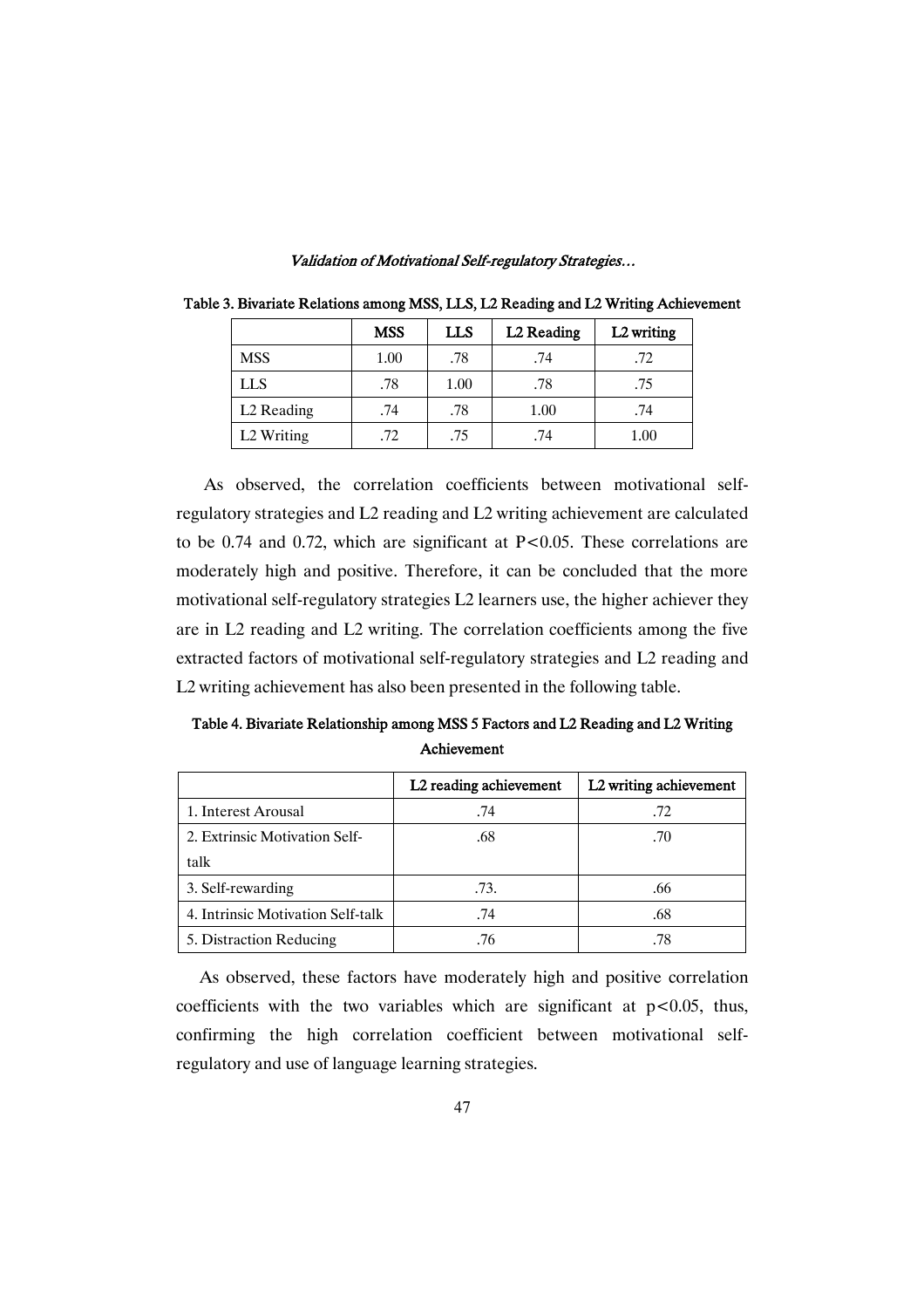With regard to the relationship between motivational self-regulatory strategies and use of language learning strategies, table 5 shows that both variables are significantly correlated ( $r = .78$ ,  $p < 0.05$ ). Thus, the more strategic L2 learners are in self-regulating their motivation, the more strategic they are in learning L2. Since use of language learning strategies is also correlated significantly with L2 reading ( $r = .78$ ,  $p < .05$  and L2 writing achievement ( $r = .75$ , p<0.05) it is noteworthy to see the bivariate correlations among motivational self-regulatory strategy types and language learning strategy types. The following table illustrates such kinds of relationship.

|                | Metacognitve | Cognitve | Memory | Social | Affective | Compensatory |
|----------------|--------------|----------|--------|--------|-----------|--------------|
| 1. Interest    | .82          | .68      | .57    | .72    | .75       | .71          |
| Arousal        |              |          |        |        |           |              |
| 2. Extrinsic   | .80          | .64      | .62    | .68    | .71       | .67          |
| Motivation     |              |          |        |        |           |              |
| Self-talk      |              |          |        |        |           |              |
| $3.$ Self-     | .87          | .72      | .55    | .75    | .68       | .74          |
| rewarding      |              |          |        |        |           |              |
| 4. Intrinsic   | .79          | .62      | .58    | .68    | .72       | .63          |
| Motivation     |              |          |        |        |           |              |
| Self-talk      |              |          |        |        |           |              |
| 5. Distraction | .76          | .68      | .62    | .74    | .73       | .75          |
| Reducing       |              |          |        |        |           |              |

Table 5. Bivariate Relationship among MSS Factors and LLSS

As the above table shows motivational self-regulatory strategies have the highest correlation with the metacognitive strategies  $(.76 < r < .87)$ . On the other hand, they have the lowest correlation coefficient with memory strategies  $(.55 < r < .62)$ .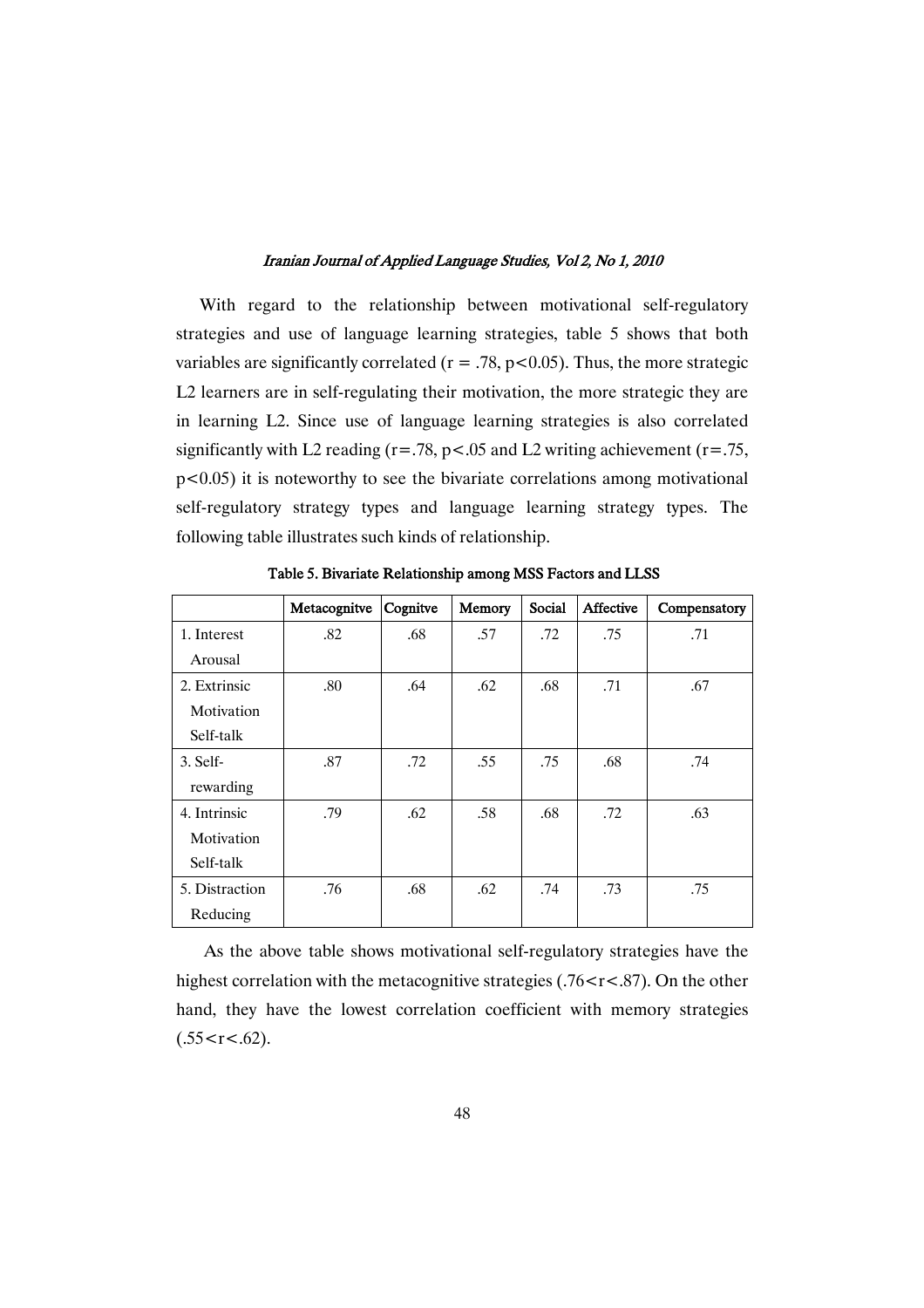# 3.8. Interview Results

20 students participated in the interviews. They included 10 students with high scores in L2 reading and L2 writing achievement and 10 with lower scores in L2 reading and L2 writing achievement. 70 percent of the first group had a good self-image of themselves. Some of them wanted to be good journalists and this dream helped them to increase their persistence in having higher scores in L2 reading and L2 writing course. One of them said "I fancy reading English magazines, journals, novels, and short stories, so I try to pay all my attention to what I read in L2 reading course". 80% of them aimed to be successful L2 reader or L2 writer to have good scores on international examinations like TOEFL and IELTS. Some others had their personal desires, for example, One of them said "I am keen on teaching English in the institutes and to fulfill such a desire I should get familiar with different strategies used in reading or writing so that teach them well to my students".

60% of such students preferred to perform L2 reading texts with their classmates, check their answers with them, and walk in the classroom. 90% of them were eager to have a break to rest, talk to their friends, and even go out of the class to feel refreshed enough to continue their L2 reading and L2 writing tasks. 100% of them preferred to seat face to face and did not like the structure of the university classrooms, they said changing the structures will modify the atmosphere of the classroom and help them to persist in their tasks performance. 90% of these students were dissatisfied with holding their L2 reading or L2 writing classes in the evening. One of them said "I can't stand it when I am supposed to perform such tasks in the afternoon and this really lowers my motivation even if I have good reasons for doing those tasks". 80% agreed to drink a cup of tea in the cold weather or perform reading or writing tasks in the green area of the university campus in the beautiful spring days.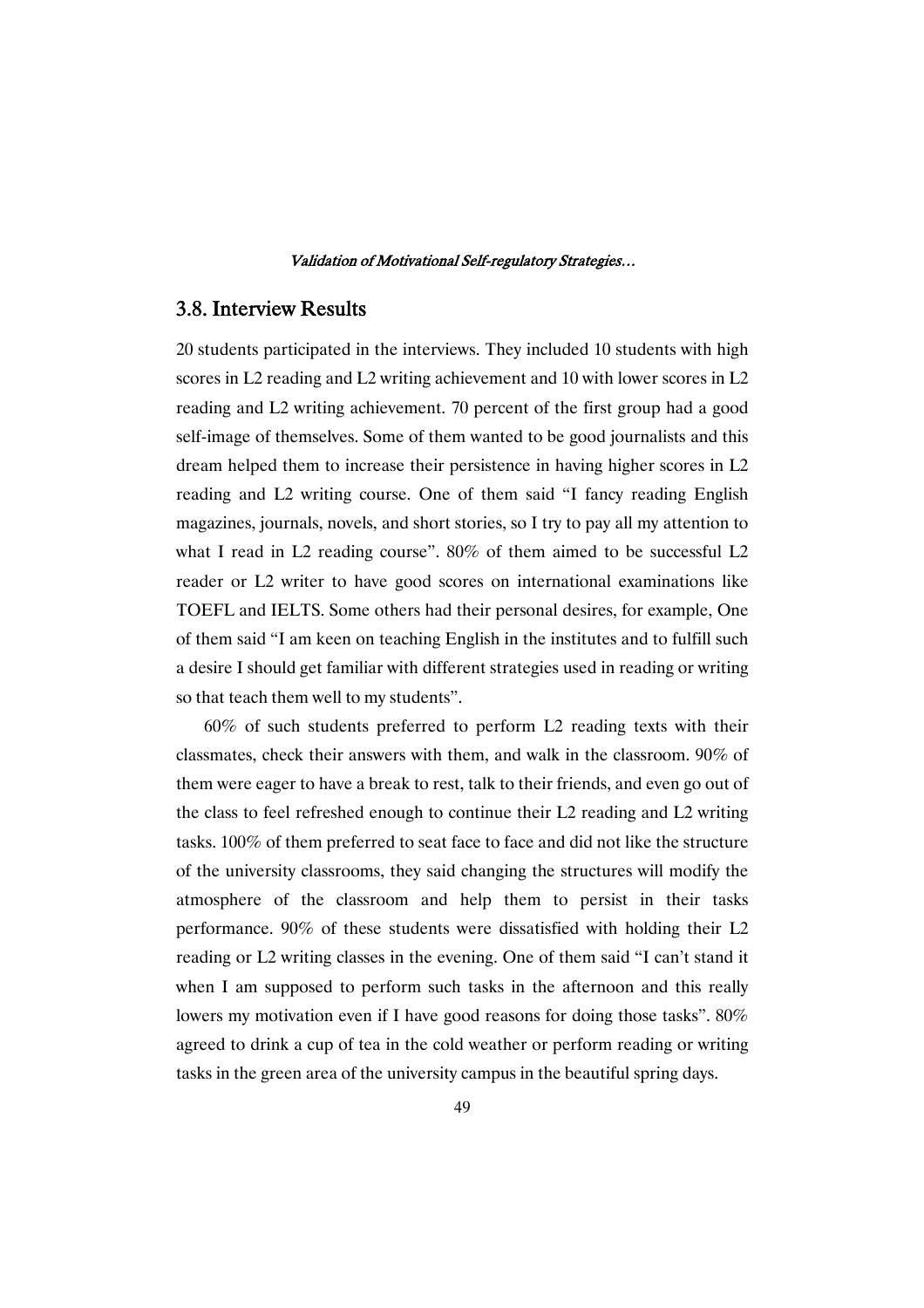70% of such students quoted that they accelerated their performance in L2 writing or L2 reading tasks to draw their teachers' attentions. 60% of them preferred to draw some graphs in their writing tasks or read L2 texts mingled with pictures or colors. 60% mentioned that they try to finish the L2 reading or L2 writing tasks in the classroom to have the chance to talk with their friends about what they did the previous day or go out of the classroom and drink water or buy something from the buffet.

On the other hand, those 70% of lower L2 reading and L2 writing achievers mentioned that they are motivated before performing L2 reading or L2 writing tasks but as soon as they start, they are not able to sustain their motivation. One of them said "I want to be a good writer but the problem is that when I start writing I can't concentrate on what I write, I prefer to finish it somehow". It is noteworthy that although such students had overall reasons for themselves to start tasks like becoming good L2 writer or reader, they could not sustain their effort or motivation during the process of task performance.

# 4. Discussion

With regard to the validation of the translated version of motivational selfregulatory strategies, the moderate correlations among the 5 extracted factors indicated that L2 learners reporting one of the motivational self-regulatory strategies also reported to use the other strategies, however, the moderate correlations indicate the discriminate validity of the 5 extracted factors.

The findings of the first two questions showed that there was a significantly high relationship between motivational self-regulatory strategies and L2 reading and writing achievement. In other words, high L2 achievers due to their ability to sustain their motivation may gain higher scores in L2 reading and L2 writing courses. Figure 4 clearly illustrates the relationship between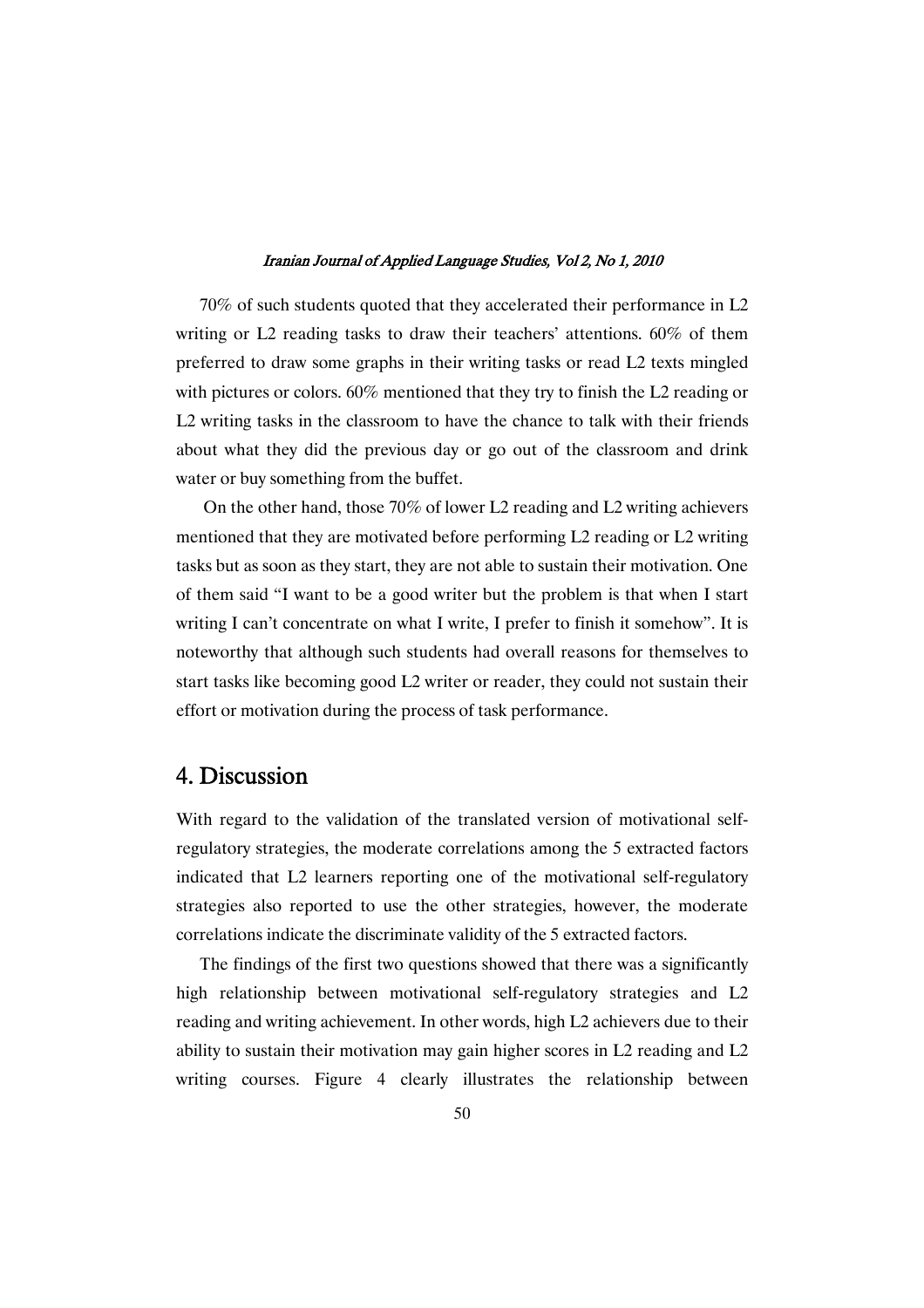motivational self-regulatory strategies and both L2 reading and L2 writing achievement.

### (Lower L2 reading and L2 writing achievement) (Higher L2 reading and L2 writing achievement) --------------------------------------------------------------------------------------------------------------------------

# Fewer use of MSS Greater use of MSS Figure 4. Schematic Representation of MSS and L2 Reading and its Relation to L2 Writing Achievement

The results of the bivariate correlations among the five factors of MSS and the L2 writing and L2 reading achievement also indicated high and positive correlation coefficients among them. It means that L2 learners favoring strategies to self-regulate their motivation can benefit from all these five factors to sustain their motivation while performing L2 reading or L2 writing tasks.

This was also confirmed by the findings of the interviews. High achievers in L2 reading and L2 writing claimed to use different types of strategies to keep themselves motivated while performing related tasks which are closely related to findings of the previous research. Zimmerman and Martinez-Pones (1990) found that students sometimes rewarded themselves a trip to movies or watching their favorite program on TV after completing the tasks. In the interviews of this study 60% of the interviewed L2 learners who used motivational self-regulatory strategies more frequently accelerated their L2 reading or L2 writing performance in the classroom in order to take the chance of talking to their friends inside the class or going out of the class and buying something from the buffet.

Purdie and Hattie (1996) referred to learners' preference to reduce distractions in their environment while doing academic tasks. Almost all of interviewed students with greater use of motivational self-regulatory strategies tried to reduce the distracting factors around them by changing the structure of the classroom, taking a break, or changing the time of the performance of the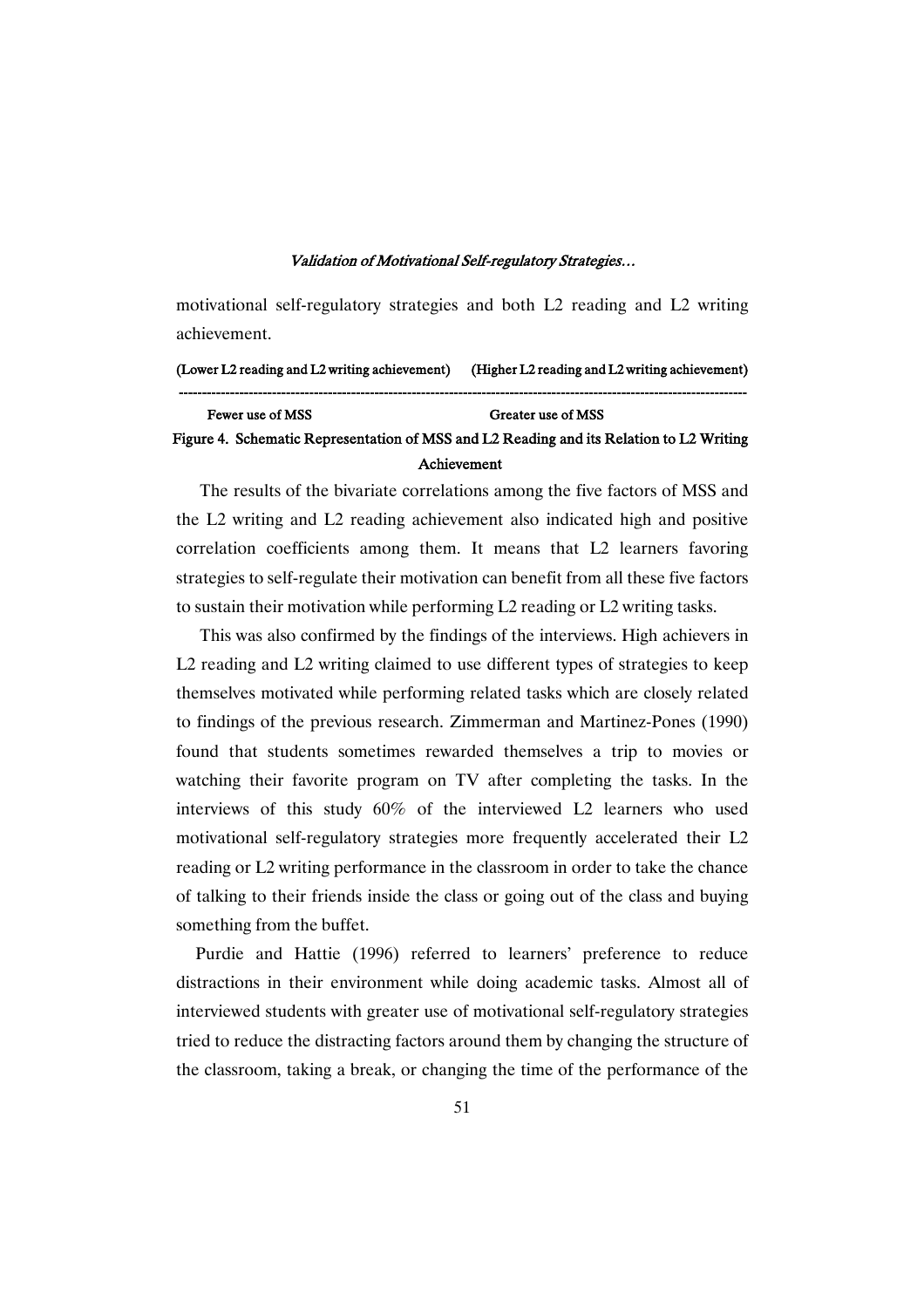L2 reading or writing tasks. Wolters (1998) discovered that learners' identification of their reasons for learning helped them to sustain their motivation while performing academic tasks. In the interviews, For example, 80% of the participants with greater use of motivational self-regulatory strategies had their own extrinsic motivations such as gaining higher scores on international examinations to sustain their effort during the L2 reading or L2 writing tasks. 70% of them had their own intrinsic motivations such as becoming good L2 readers or L2 writers to keep themselves motivated while doing L2 reading or writing tasks.

Sanson et al., (1999) mentioned that one self-regulatory strategy used by students was making tasks more interesting for themselves. 90% of students with high frequency use of motivational self-regulatory strategies tried to make their L2 reading or L2 writing tasks more interesting by talking to their friends, checking their answers with them, or drawing graphs. Some of them even preferred to drink a cup of tea, especially during the cold days of winter, while performing L2 tasks.

The higher L2 achievement of those students with the ability to selfregulate their motivation can also be interpreted through the eyes of Williams and Burden's motivational model, Dornyei's process oriented approach to motivation, Dornyei's task motivation model, and Finally Dornyei's L2 selfmotivation which were mentioned in the literature. In line with Williams and Burden's (1997) motivation model, higher L2 achievers may outperform those who lack the ability to maintain their initially aroused motivation. As it was mentioned in the interview findings, lower achievers in L2 reading and L2 writing had good reasons for themselves before starting tasks like having a good knowledge of L2 but were not able to sustain such motivation during the process of performing L2 tasks. Also, in line with Task motivation (Dornyei,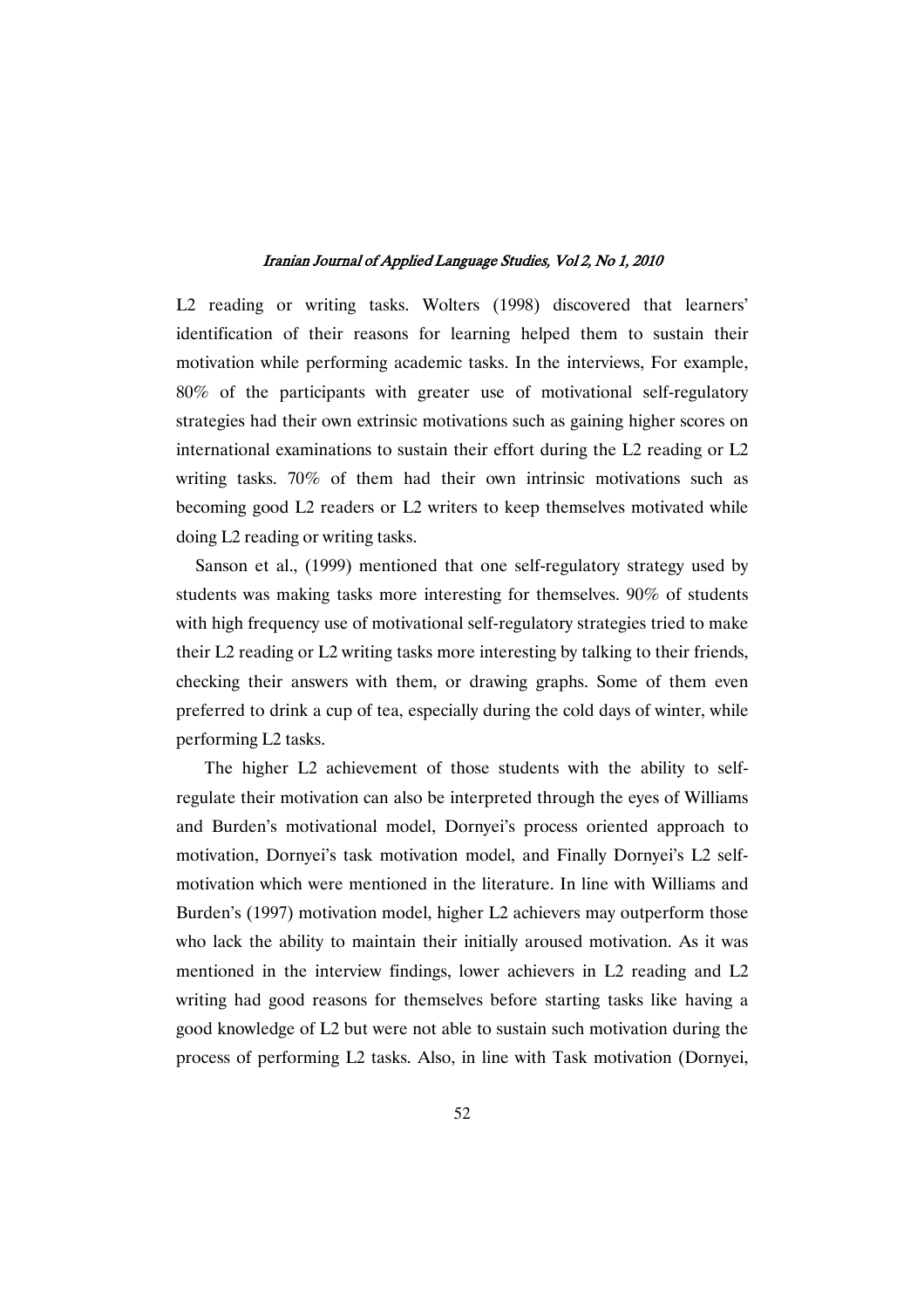2005), higher L2 reading or writing achievers are assumed to perform well in task execution, appraisal, and especially action control where self-regulatory mechanisms are used to enhance learning (Dornyei, 2005, p. 81).

Also in line with Dornyei's (2005) process oriented approach to motivation, what distinguishes higher and lower achievers in L2 reading and L2 writing tasks are not the existence of motivation in the first group and its lack in the second group but the quality of motivation. Higher L2 achievers may perform better than the other L2 learners in such skills such as reading and writing because they can use some effective strategies in the actional and post-actional stages of task performance to self-regulate their motivation.

Also as was observed in the interview section, most L2 learners who were able to use motivational self-regulatory strategies referred to their L2 ideal selves as the strong sustaining factor of their motivation. For example, one of them wanted to be a good journalist and this self-image helped him to keep himself motivated all the time. Maybe lack of such L2 ideal self would cause failure in some L2 learners to lose their initially aroused motivation during task performance.

With regard to the third question, first, it was revealed that language learning strategies correlated positively and strongly with L2 reading and writing achievement. Moreover, motivational self-regulatory strategies among L2 learners correlated strongly with their use of language learning strategies.

Therefore, it can be hypothesized that L2 learners who are able to selfregulate their motivation also use effective strategies to achieve higher scores in L2 language skills like reading and writing. The following figure illustrates such a relationship.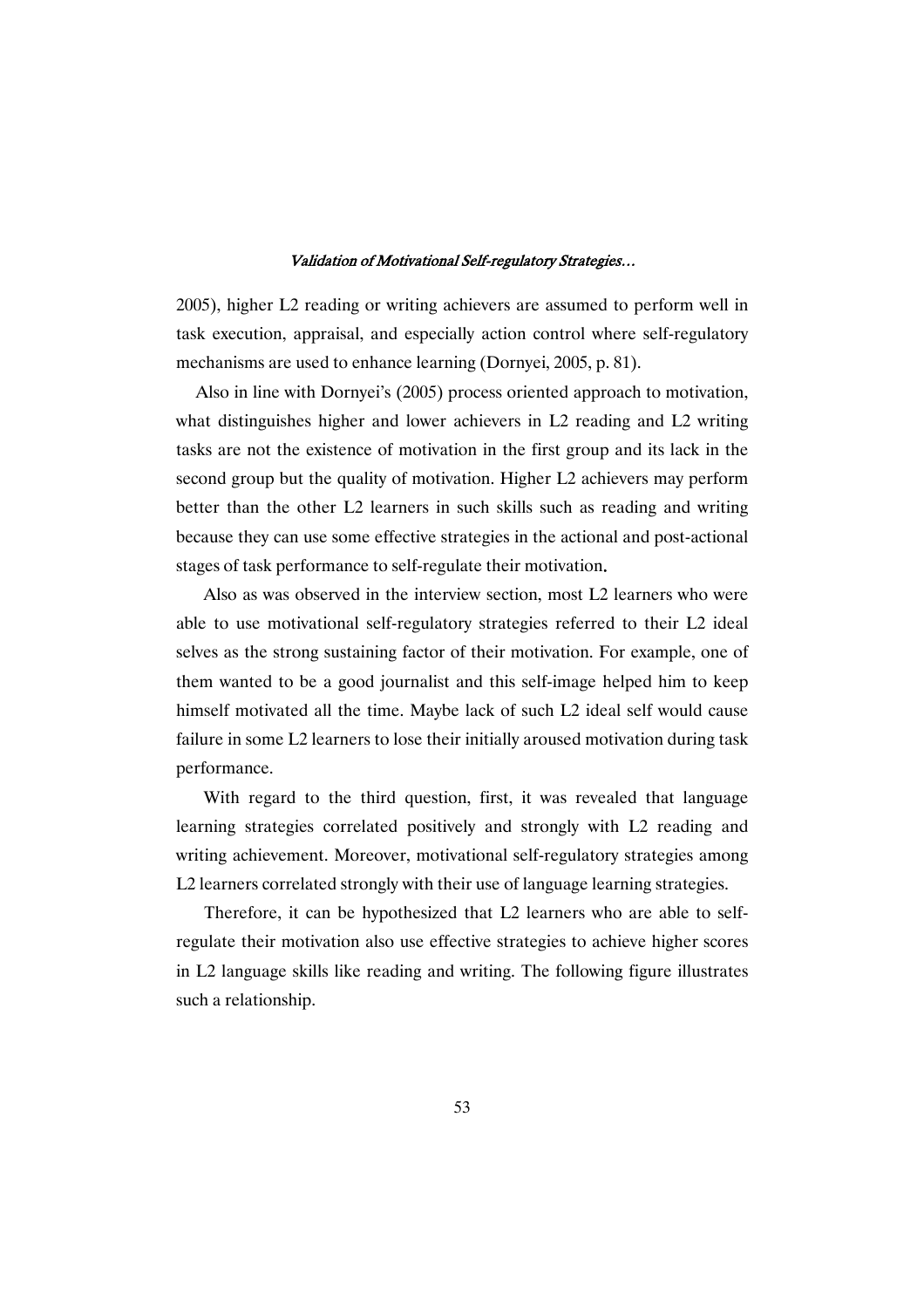

Iranian Journal of Applied Language Studies, Vol 2, No 1, 2010

Also the table related to the correlations among the MSS and LSS factors indicated that almost all motivational self-regulatory strategies correlated strongly with the use of metacognitive strategies than the other language learning strategies. Winne and Perry (2000) mentioned that metacognition is at the heart of self-regulatory strategies. They noted that self-regulatory learning includes two dimensions: 1. Metacognitive knowledge and 2. Metacognitive monitoring. Metacognitive knowledge refers to procedural knowledge to do tasks, knowledge of task parameters and self-parameters. Metacognitive monitoring is associated with monitoring task difficulty and attributing achievements to standards and confidence about one's accuracy of monitoring.

Therefore, it can be presumed that metacognitive strategies ties language learning strategies with motivational self-regulatory strategies which in turn will lead to higher L2 reading and L2 writing achievement.

It is also noteworthy to mention that the five motivational self-regulatory strategies had the least correlation coefficients with memory learning strategies  $(.55 < r < .62)$ . In other words, L2 learners with high tendency to use motivational self-regulatory strategies were less inclined to use memory learning strategies. It can be interpreted that L2 learners favoring more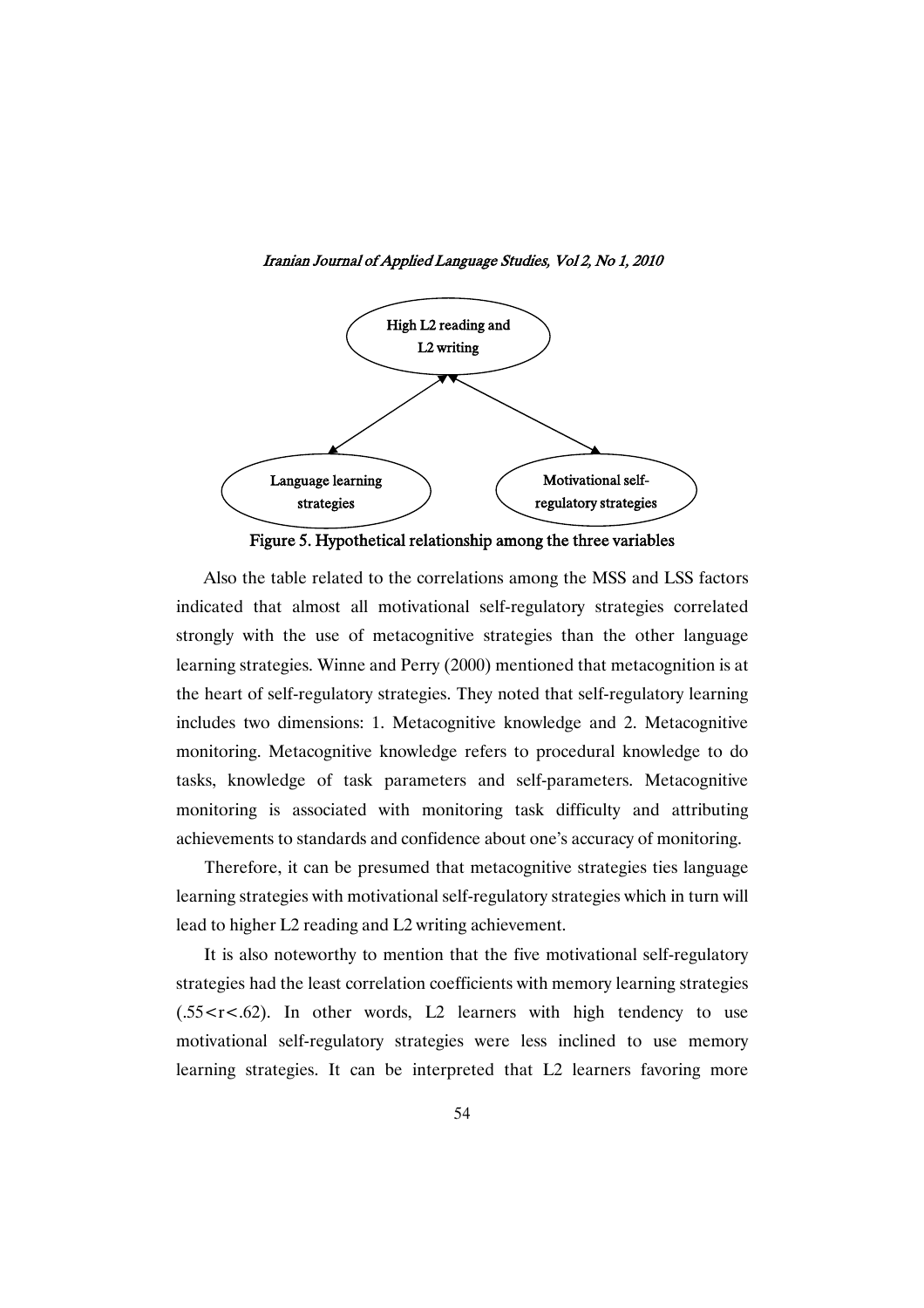frequently use of motivational self-regulatory strategies due to their sustained motivation during the performance of L2 tasks prefer not to use the easiest ways to complete them like memorization of L2 materials more frequently, which seems to be used by those with lower levels of motivation, but are inclined to use other memory strategies such as metacognitive ones more frequently.

# 5. Conclusion

Besides validating the Persian version of the motivational self-regulatory strategy questionnaire, the results of this study demonstrated a positive relationship between the strategies used by L2 learners to self-regulate their motivation and both L2 reading and L2 writing achievement. It also showed a positive relationship between L2 learners' motivational self-regulatory strategies and their use of language learning strategies. Therefore, these findings can draw the attention of L2 teachers to the important role of such strategies for sustaining learners' reading and writing motivation. Since motivation is not a fixed or static character but a dynamic one, L2 teachers can assist their learners to use such strategies while performing L2 reading or L2 writing tasks. Introducing L2 learners to such strategies can help them maintain their possible initially aroused motivation. They can make their L2 reading or L2 writing tasks more interesting, exciting, and enjoyable for themselves, they can reward themselves by drinking a coffee or watching their favorite match after the completion of the tasks, or they can benefit from their self-image as an L2 teacher in the future.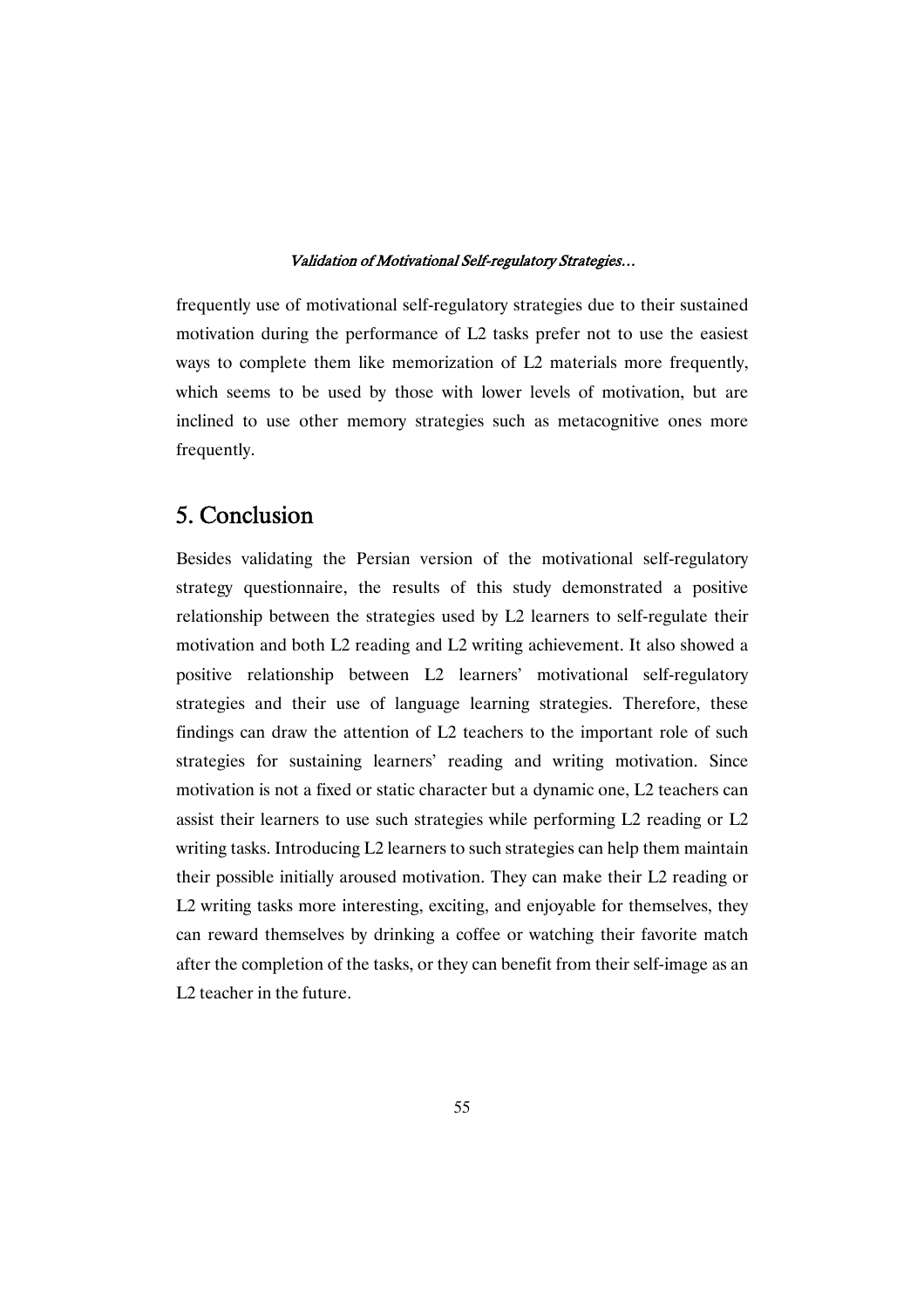### References

- Bialystok, E. (1979). "a theoritical model of second language learning", *Language* Learning , 28, pp.69-83.
- Carson, J. G. and Longhini, A. (2002). "Focusing on learning styles and strategies: Adiary study in an immersion setting", *Language Learning*, 52 (2), pp. 401-438.
- Carton, A. S. (1971). The Method of Inference in Foreign Language Study, Newyork City: University of Newyork.
- Chamot, A., and O'Malley, M. (1987). "The cognitive academic language learning approach: A bridge to the mainstream", TESOL Quarterly, 21, pp. 227-249.
- Ching, L. C. (2002). "Strategy and self-regulations instruction as contributors to improving students' cognitive model in an ESL program", English for Specific Purposes, 21 (3), pp. 261-289.
- Cohen, A. D., and Aphek, E. (1981). "Easifying second language learning", Studies in Second Language Acquisition, 3, pp. 221-236.
- Cohen, A. D., and Macaro, E. (eds.). (2008). Language Learning Strategies: Thirty Years of Research and Practice, Oxford: Oxford University Press.
- Conti, G. (2004). Metacognitive Enhancement and Error Correction: An Investigation in the Impact of Self-monitoring Strategies on L2 Italian Student Writing, Unpublished Doctoral Dissertation: University of Reading, United Kingdom.
- Creswell, A. (2000). "Self-monitorring in student writing: Developing learner responsibility", ELT Journal, 58 (3), pp. 235-244.
- Dornyei, Z. (2001). Motivational Strategies in the Language Classroom, Cambridge: Cambridge University Press.
- Dornyei, Z. (2002). "The motivational basis of language learning tasks", in P. Robinson (ed.), Individual Differences in Language Acquisition, Amsterdam: John Benjamins, pp. 137-158.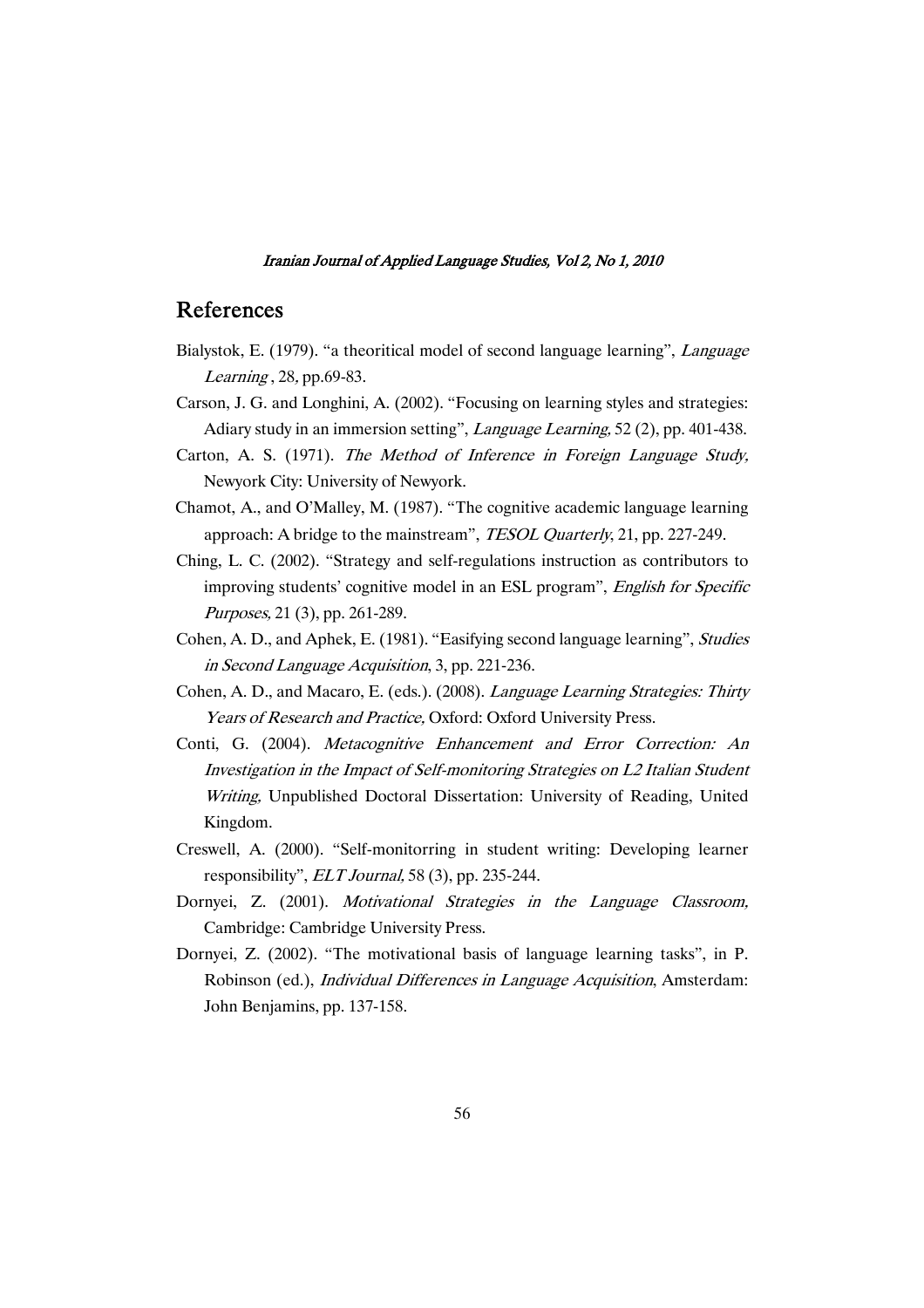- Dornyei, Z. (2005). The Psychology of the Language Learner: Individual Differences in Second Language Acquisiton, Mahwah, N.J.:Lawrence Earlbaum.
- Dornyei. (2007). Research Methods in Applied Linguistics, Oxford: Oxford University Press.
- Dornyei, Z., and Otto, I. (1998). "Motivation in action: A process model of L2 motivation", Working Papers in Applied Linguistics, 4, pp. 43-69.
- Ehrman, M. E., and Oxford, R. (1990). "Adult language learning styles and strategies in an intensive training setting", Modern Language Journal, 74, pp. 311-327.
- Ellis, R. (2008). The Study of Second Language Acquisition ( $2<sup>nd</sup>$  ed.), Oxford: Oxford University Press.
- Gardner, R. C., and Lambert, W. E. (1972). Attitudes and Motivation in Second Language Learning, Rowly, MA: Newburry House.
- Graham, S. (2004). "Giving up on modern foreighn languages? Students' perceptions of learning French", Modern Language Journal, 88 (2), pp. 171-191.
- Graham, S. and Macaro, E. (2008). "Strategy instruction in listening for lowerintermidate learners of French", Language Learning, 58 (4), pp. 747-783.
- Griffiths, C. (2003). "Patterns of language learning strategy use", System, <sup>31</sup>, pp. 367-383.
- Hsiao, T. Y., and Oxford, R. L. (2002). "Comparing theories of language learning Strategies: A comfirmatory factor analysis", Modern Language Journal, 86 (3), pp. 368-383.
- Kohler, D. B. (2002). The Effect of Metacognitive Language Learning Strategy Training on Lower Achieving Second Language Learners, Ph.D.disseratation, Brighan Young University, Provo, UT.
- Lawes, S. and Santos, D. (2007). "Taching learning strategies: What do teachers learn?", *Language Learning Journal*, 35 (2), pp. 221-237.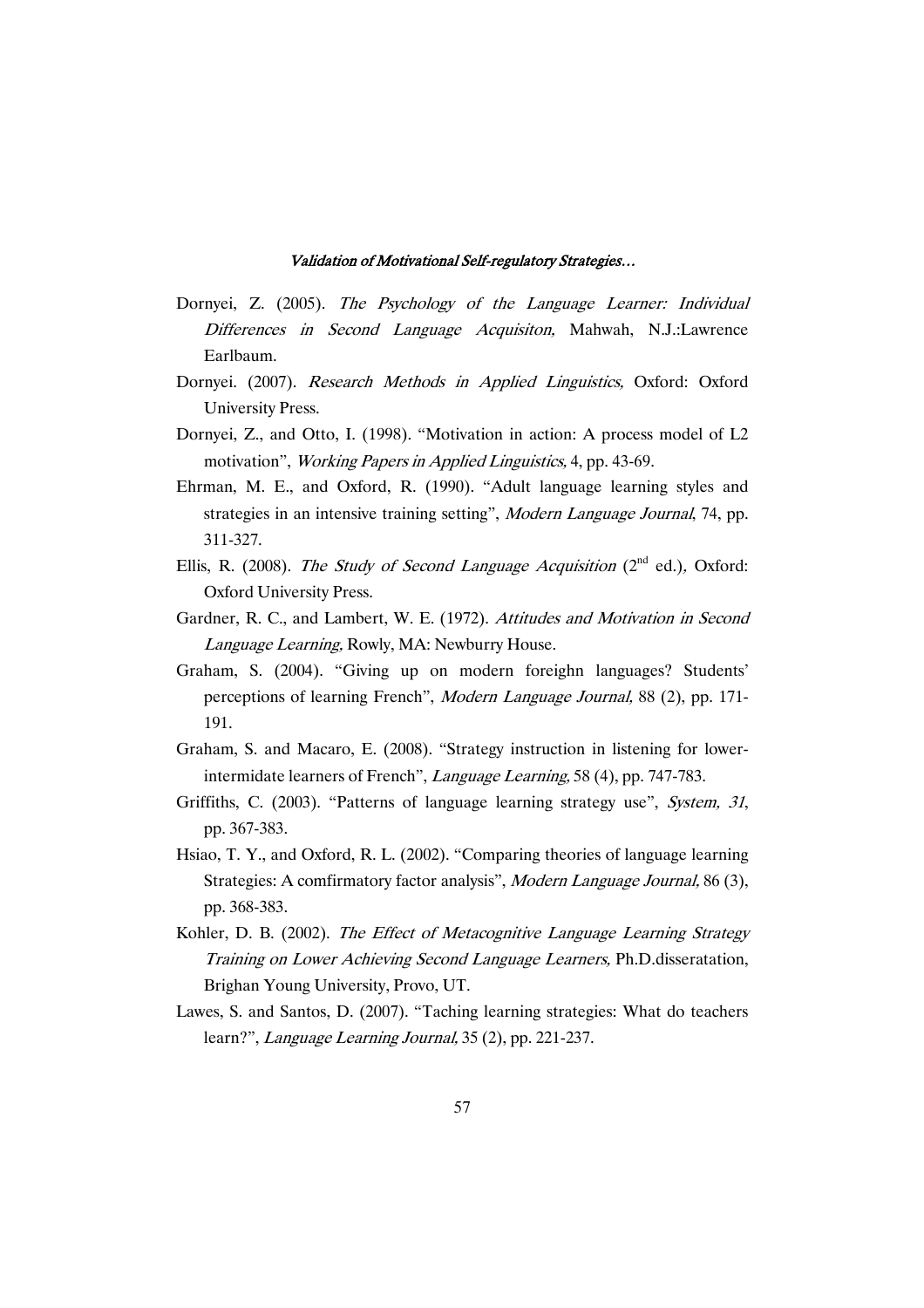- Lessard-Cluston, M. (1997). "Language learning strategies: An overview for L2 teachers", The Internal TESOL Journal, 3, pp. 50-62.
- Macaro, E. (2009). "Developments in language leaning strategies", in V. Cook and L. Wei (eds.), Contemporary Applied Linguistics, London: Continuum International Publishing Group, pp. 10-37.
- Macaro, E., and Elder, L. (2007). "Raising the achievement of Young-beginner readers of French through strategy instruction", Applied Linguistics, 29, pp. 90-119.
- Naiman, N., Frolich, M., Stern, H. and Todesko, A. (1978). The Language Learner, Toronto: Ontario Institute for Studies in Education.
- O'Malley, J. M. (1990). Learning Strategies in Second Language Acquistion, New York: Cambridge University Press.
- O'Malley, J. M. and Chamot, A. (1990). Learning Strategies in Second Language Acquistion, New York: Cambridge University Press.
- Oxford, R. L. (1990). Language Learning Strategies: What Every Teacher Should Know, New York: Newburry House.
- Oxford, R. L. (1996). "Afterword: What have we learned about language learning strategies around the world?" in R. L. Oxford (ed.), Language Learning Strategies around the World: Cross-cultural Perspectives (pp. ix-xv). Honolulu: University of Hawaii Press.
- Oxford, R. L., and Nyikos. (1989). "Variables affecting choice of language learning strategies by university students", The Modern Language Journal, 71, pp. 291-300.
- Oxford, R. L. (2001). "The bleached bones of story: Learners construction of language teachers" in M. P. Breen (ed.), *Learner Contributions to Language* Learning: New Direction in Research, Harlow, England: Longman, pp. 86-111.
- Piage, R. M., Cohen, A. D., and Shively, R. L. (2004). "Assesing the impact of Strategies-based Curriculum on language and culture learning abroad", Frontiers: The Interdisciplinary Journal of Study Abroad, 10, pp. 253-276.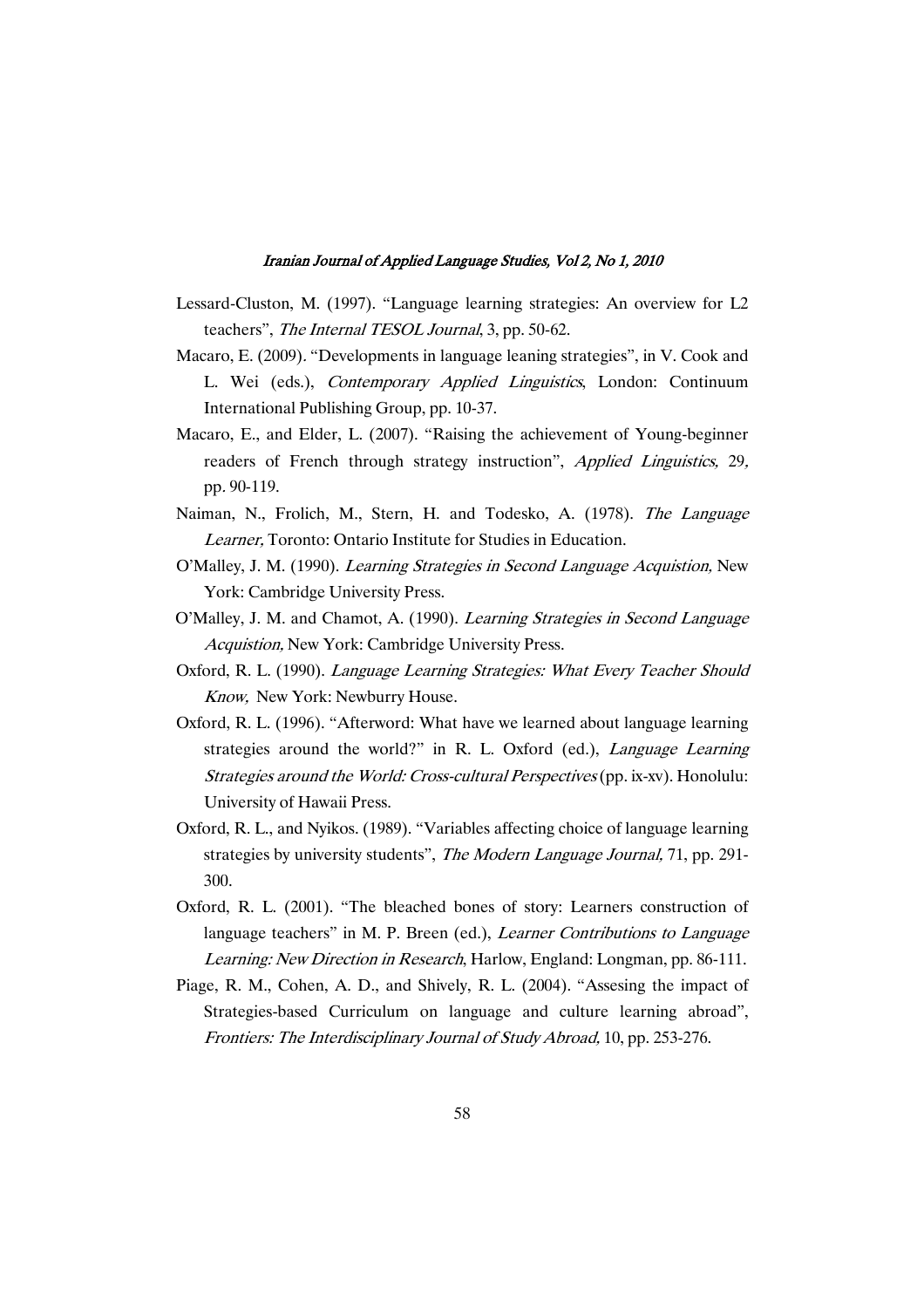- Pintrich, P. R. (1999). "Taking control of research on volitional control: Challenges for future theory and research", Learning and Individual Differences, 11(3), pp. 335-354.
- Politzer, R. L. and McGroarty, M. (1985). An Exploratory Study of Learning Behaviors and Their Relationship to Gains in Linguistics and Communicative Competence, Unpublished manuscript, Stanford University.
- Purdie, N. and Hattie, J. (1996). "Cultural differences in the use of strategies for self-regulated learning", in American Educational Research Journal, 4, pp. 845-871.
- Reid, J. (. (1995). *Learning Styles in ESL/EFL Classroom*, Boston, MA: Heinle and Heinle Publishers.
- Rubin, J. (1975). "What the good language teachers can teach us", TESOL Quarterly, 9, pp. 4-51.
- Rubin, J. (1987). "Learners strategies: Theoritical assumptions, reseach history and typology", in A. Wenden and J. Rubin (eds.), in Learners Strategies and Language Learning, Englewood Cliffs, NJ: Prentice Hall, pp.15-29.
- Rubin, J., Chamot, A. U., Harris, V. and Anderson, N. J. (2007). "Intervening in the use of strategies", in A. D. Cohen and E. Macaro (eds.), Language Learners Strategies: Thirty Years of Research and Practice, Oxford: Oxford University Press, pp.141-160.
- Sanson, C.,Weir, C., Harpster, L., and Morgan, C. (1999). "Once a boring task always a boring task? Internet as a self-regulatory mechanism", Journal of Personality and Social Psychology, 63, pp. 379-390.
- Sasaki, M. (2004). "A multiple data-analysis of the 3.5-year development of EFL students writers", Language Learning, 3, pp. 525-582.
- Schmidt, R., and Watanabe, Y. (2001). "Motivation, strategy use, and pedegogical preferences in foreign language", Motivation and Second Language Acquisition.
- Sengupta, S. (2000). "An investigation into the effects of revision strategy instrcution on L2 secondary school learners", System, 28 (1), pp. 97-113.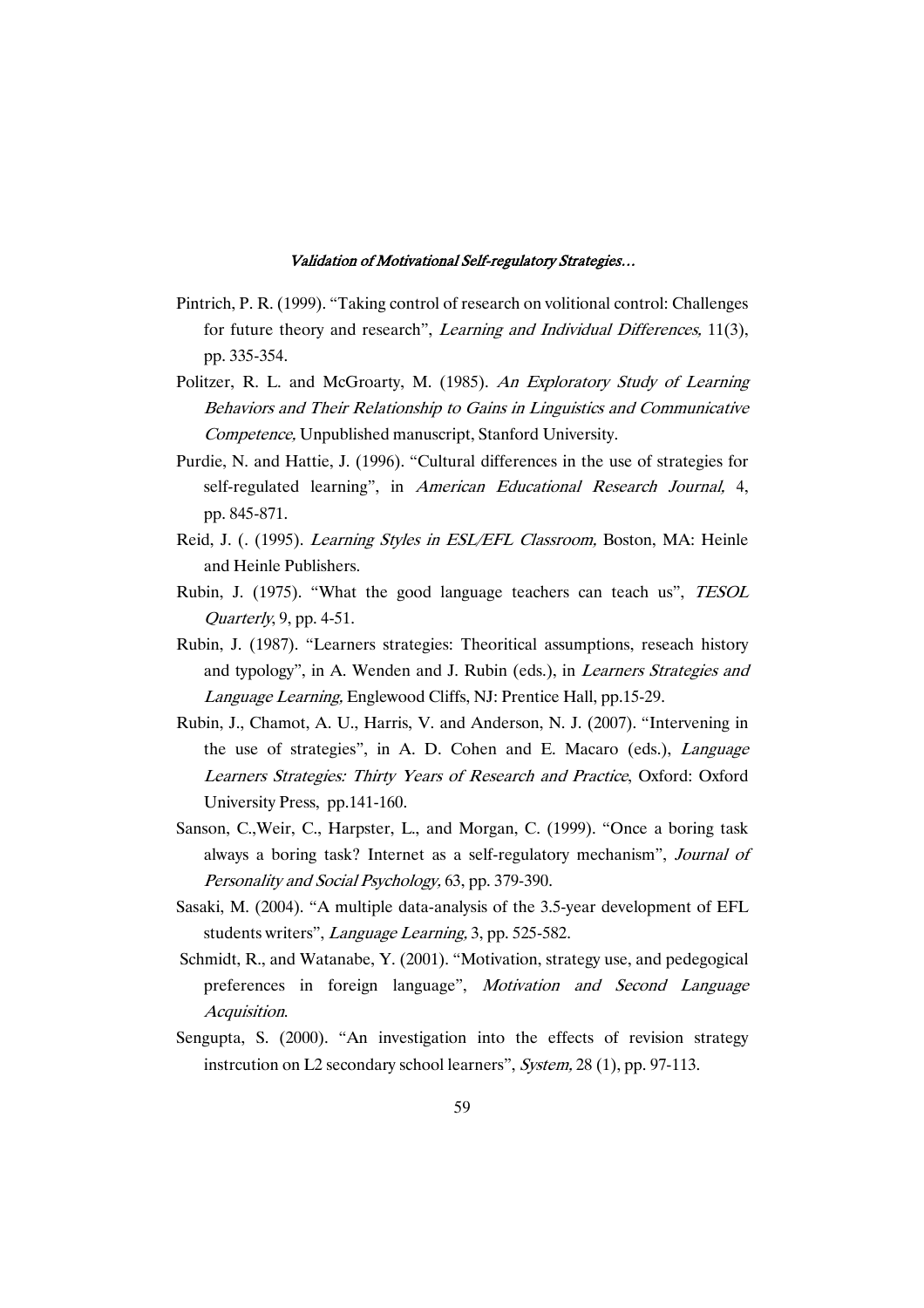- Tahmasebi, A. (1999). Vocabulary Learning Strategies and Language Proficiency, Tehran: Tarbiat Modares University.
- Tarone, E. (1983). "Some thoughts on the notion of communication strategy" in C. Faerch and G. Kasper (eds.), Strategies in International Communication, London: Longman, pp.61-75.
- Wenden, A. L. (1982). "Learning strategies", *TESOL News Letter*, 19, pp.1-7.
- Wenden, A. L., and Rubin. J. (1987). Learning Strategies in Language Learning, New Jersy: Prentice Hall.
- Wenstein, C., and Mayor, R. (1986). "The teaching of learning strategies", in M.C. Wittrock (ed.)., *Handbook of Research on Teaching* (3<sup>rd</sup>ed), New York: Macmillan, pp. 315-327.
- Wharton, G. (2000). "Language learning strategy use of bilingual foreign language learners in Singapore", *Language Learning*, 50 (2), pp. 203-243.
- Williams, M., and Burden, R. (1997). Psychology for Language Teachers, Cambridge: Cambridge University Press.
- Winne, P. H., and Perry, N. E. (2000). "Measuring self-regulated learning", in M. Boekaerts, P. R. Pintrich and M. Zeidner (eds.), Handbook of Self-regulation , San Diego, CA: Academic Press, pp. 531-566.
- Wolters, C. A. (1998). "Self-regulated learning and college students' regulation of motivation", Journal of Educational Psychology, 90, pp. 224-235.
- Wolters, C. A. (1999). "The relation between high school students' motivational regulation and their use of learning strategies", Learning and Individual Differences, 11(3), pp. 281-299.
- Wolters, C. A. (2003). "Regulation of motivation: Evaluating an underemphasized aspect of self-regulated learning", Educational Psychologist, 38 (4), pp. 189- 205.
- Wong-Fillmore, L. (1976). The Second Time Around: Cognitive and Social Strategies in Second Language Acquisition, Unpublished doctoral dissertation, Standford University, Palo Alto, CA.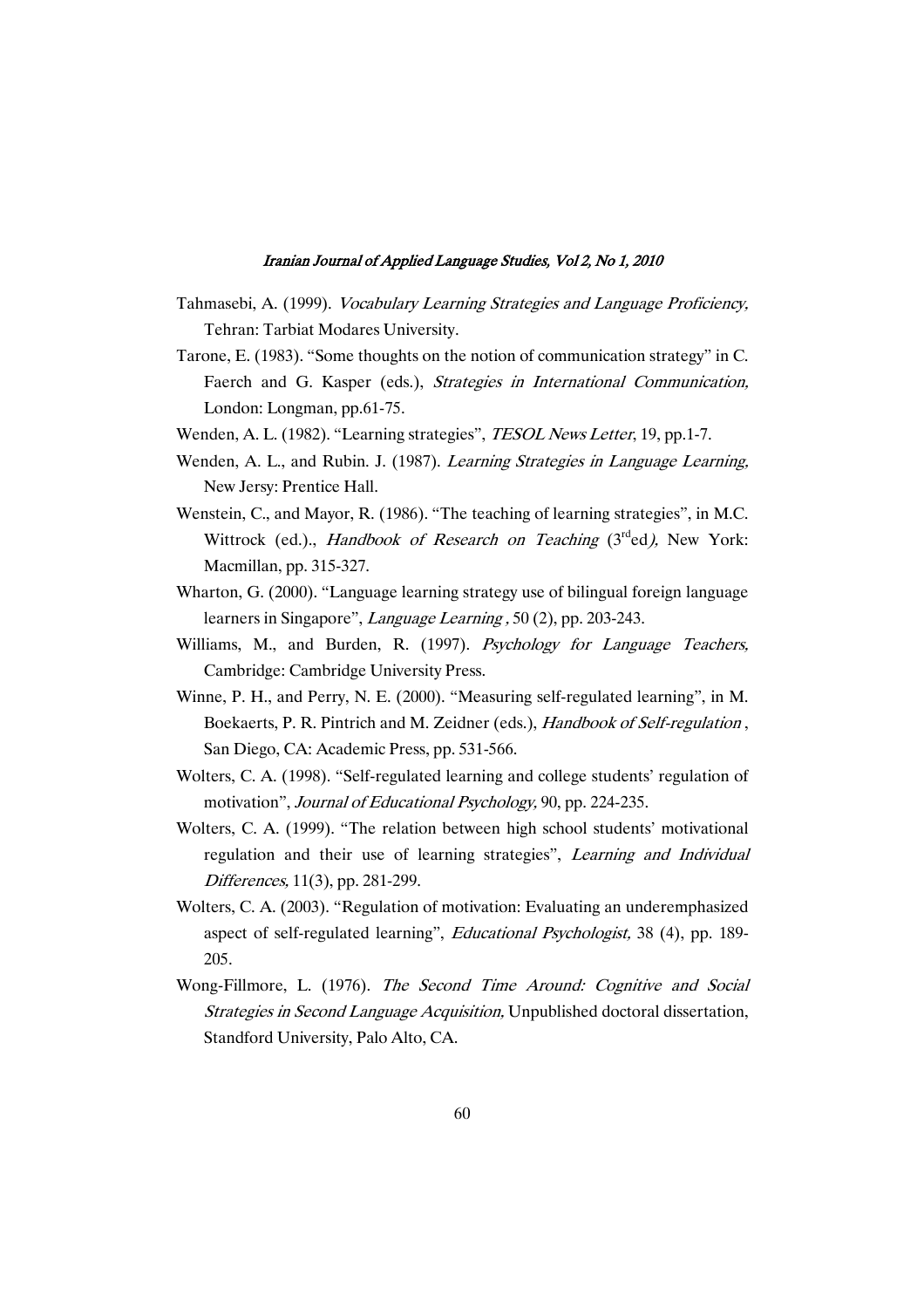- Zeidner, M., Boekaerts, M., and Pintrich, P. R. (2000). "Self-regulation: Directions and Challenges for future research", in M. Boekaerts P. R. Pintrich and M. Zeidner (eds.), Handbook of Self-regulation, San Diego: Academic Press, pp.749-768.
- Zimmerman, B., and Martinez-Pones, M. (1990). "Student differences in selfregulted learning: Relating grade, sex, and giftedness to self-efficacy and strategy use", Journal of Educational Psychology, 82, pp. 51-59.

# Appendix

The Persian Translation of Motivational Self-regulatory Strategies

**: : : : -** \$-: EU %4+ , :\$7% K)45 +Z)# #, '?& Y 
4\*#J .-45 81) + 47 , B N , [#J O@ .'# 7+ ( > + (^ O]( (8 \*(+ (! .  - .1 ..45 23 -( 01 .2 ..45 .CU VR , , T 9.@6 , )\* 75( .3 .% # \$- "! " "" .4 ..+ =, 0B A1: - , : ; .45 23 .5 .: , B , "= ! -" "-1 H," @4 F) .6 ., , 75( -)\* 5 W  .45 # .7 ..45 01 9 8& + 01 75( , !6 .8 ..45 , B , 8B ( -)C '(+ .9 ..+ 0+5 - ( -E -: .J HE X 5 , 6 .10 , IJ 9-#, J , 6 C !6 A1\* 01 5 .+ K> B .11 ..+ MA)B B L@ ..45,> =, " <3" ": ;6 " .45 # .12 .. QR , B 9,5 B ;P .13 ..45 )\* , B 23 9)? ( -)C .14